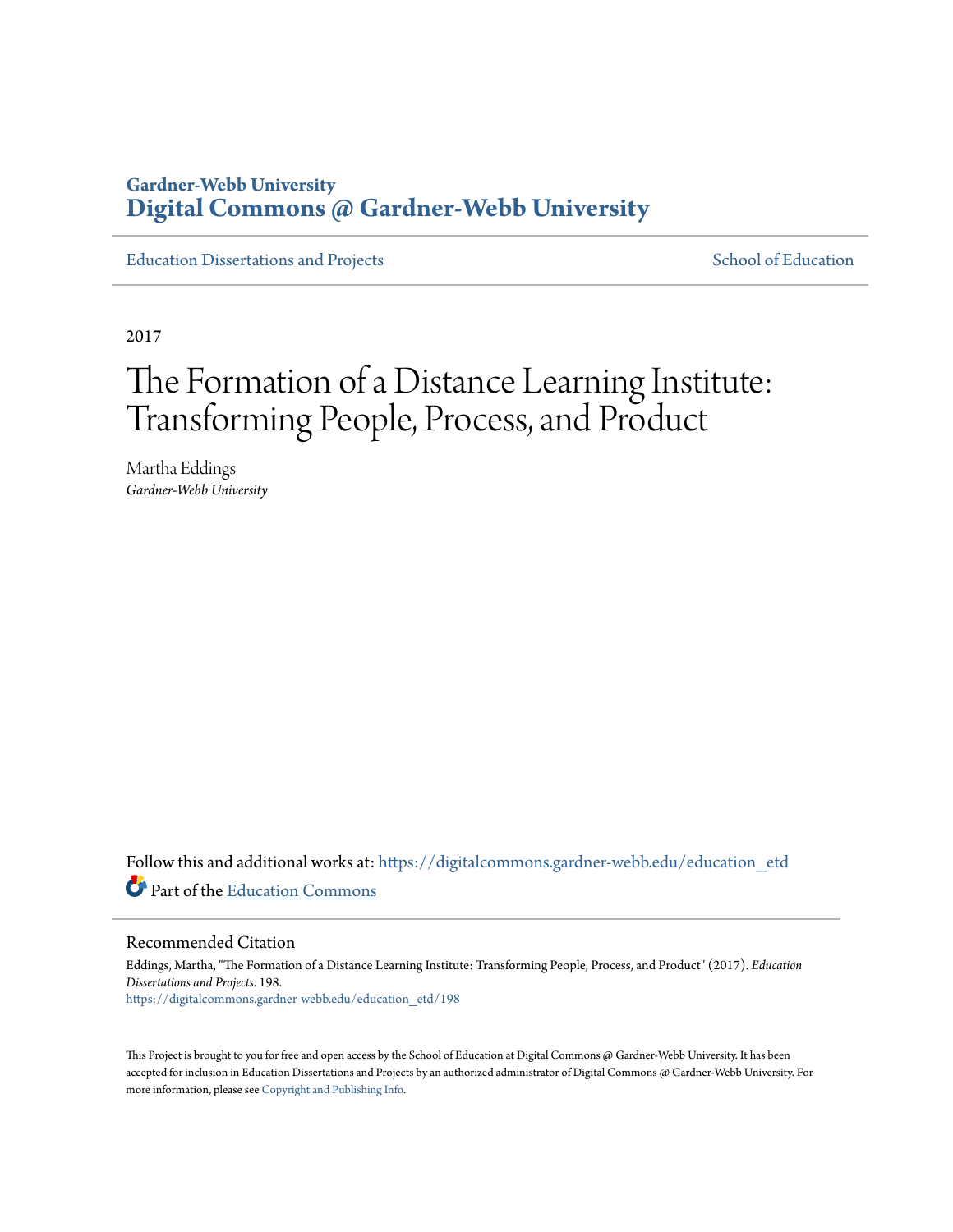# Consultancy Project Executive Summary

| Organization:             | Horry-Georgetown Technical College                                                              |  |
|---------------------------|-------------------------------------------------------------------------------------------------|--|
| <b>Project Title:</b>     | The Formation of a Distance Learning<br>Institute: Transforming People, Process, and<br>Product |  |
| Candidate:                | Martha Eddings                                                                                  |  |
| <b>Consultancy Coach:</b> | John Balls, Ed.D. Gardner-Webb University                                                       |  |
| Defense Date:             | July 6, 2017                                                                                    |  |
| Authorized by:            | Becky Boone, Ph.D., Assistant Vice President of<br><b>Student Services</b>                      |  |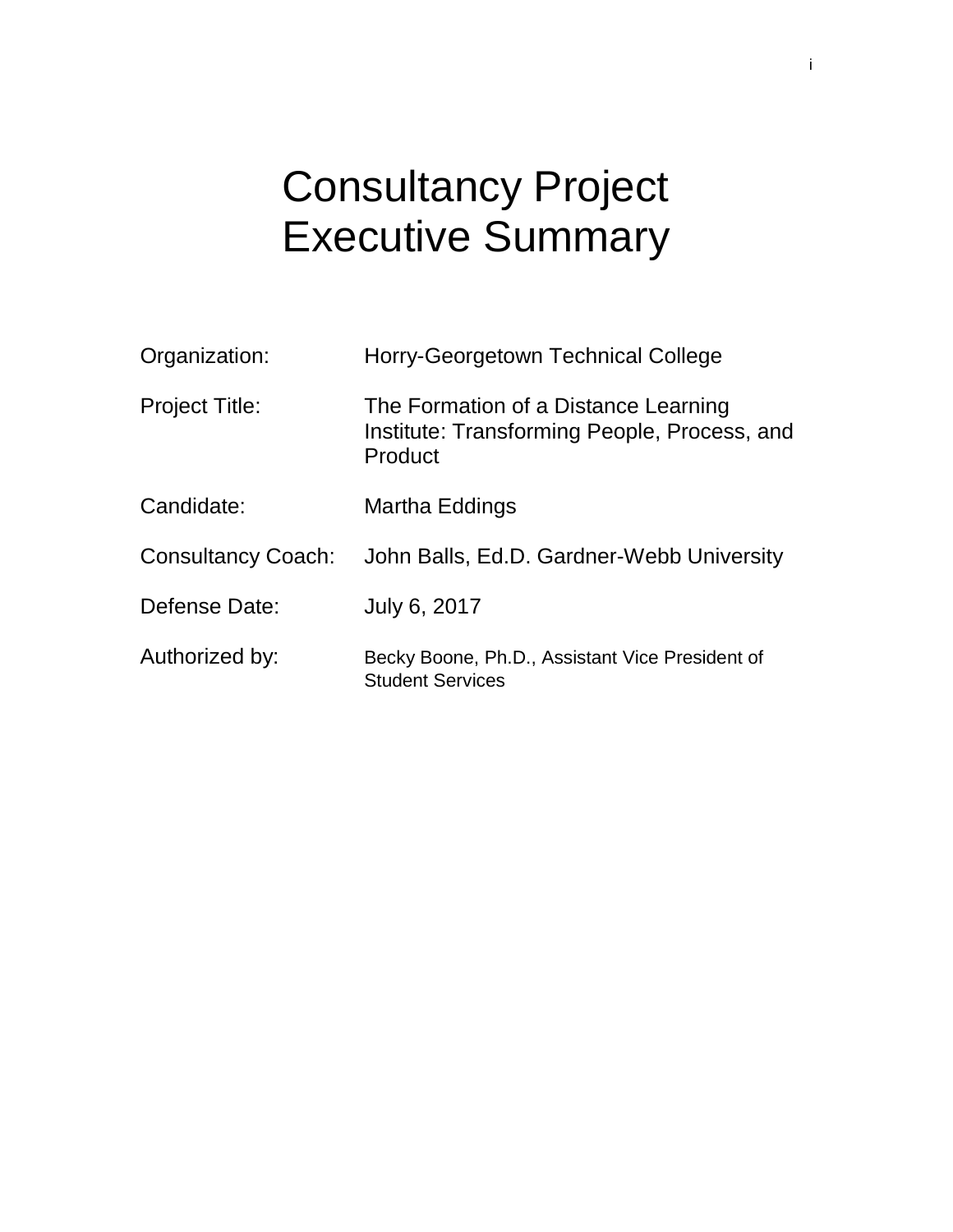#### **Acknowledgments**

I would like to thank Dr. Balls of Gardner-Webb University for his support and guidance throughout this program and project construction. I would also like to thank Professor Scott Cyganiewicz and Dr. Becky Boone, AVP, Horry-Georgetown Technical College, for opening doors for me and facilitating my participation in this project. Finally, I would like to thank my family for their support, patience, and most of all their encouragement over the past 3 years.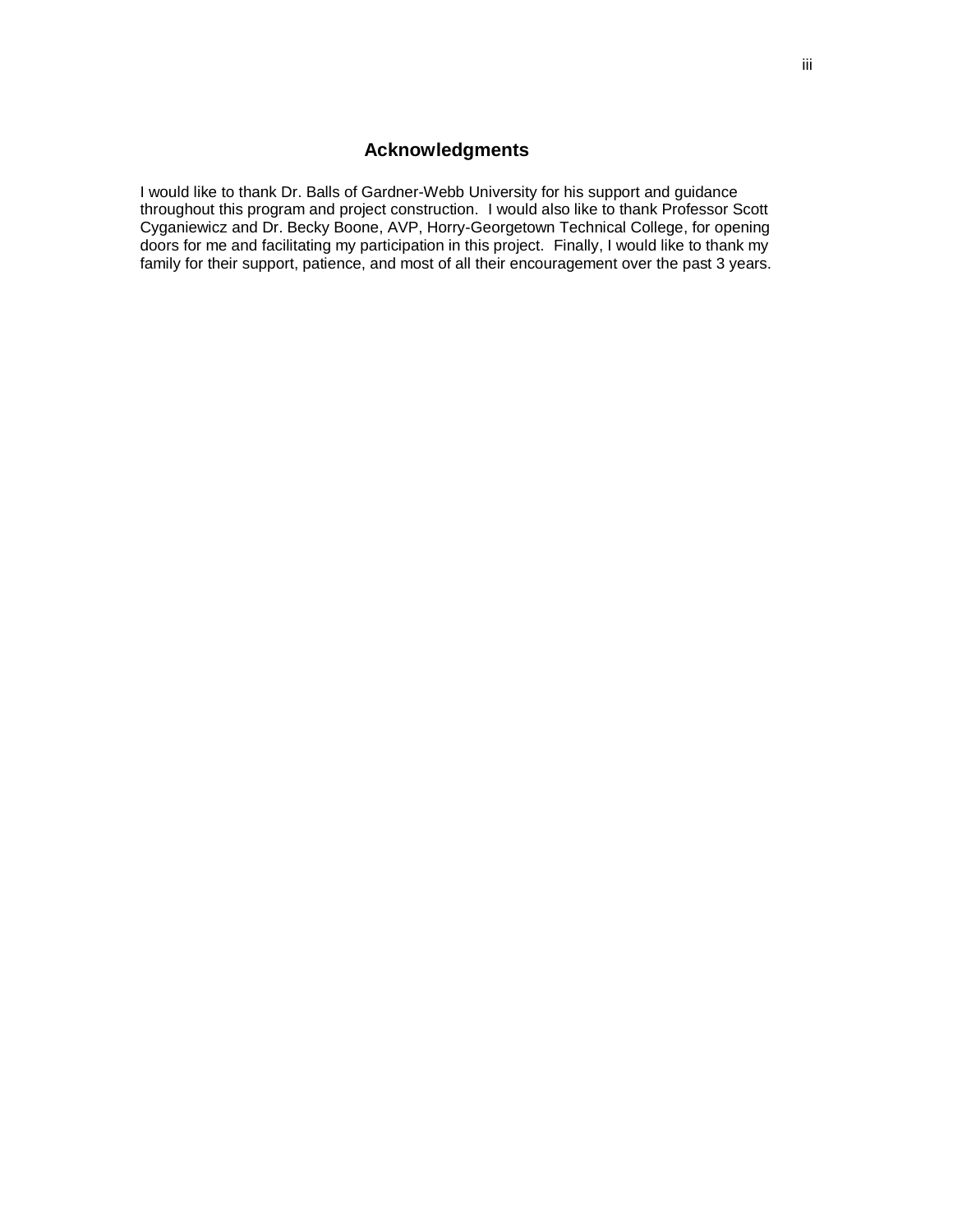#### **Abstract**

The Formation of a Distance Learning Institute: Transforming People, Process, and Product, Eddings, Martha Cook, 2017 Consultancy Project, Gardner-Webb University, Digital Commons/Online learning/ Distance learning/Technical Community College.

The Distance Learning Institute (DLI) was formed in response to decreasing enrollment and increasing attrition rates ("White Paper: Research in Online Learning", n.d.), to provide another educational option for students, and to compete with other online educational institutions ("The Attack of the MOOCs," July 2013). This consultancy project documents the initiation of a DLI from proposal to implementation, to offer complete online degrees and certificates. The DLI was planned in four phases with milestones and projected completion dates as follows:

**Phase 1:** Established the Oversight Committee, researched best practices, determined the need for the DLI, anticipated and actual completion date August 2014.

**Phase 2:** Appointed Dean, formed subcommittees, began student readiness assessments, course standardization, faculty training, and determined student services needs, anticipated completion date June 2015, actual completion date July 2016.

**Phase 3:** Implemented online student services and administrative roles, and began implementing marketing strategies, anticipated completion date December 2015, actual completion date August 2017.

**Phase 4:** Offered its first online degree and certification programs, anticipated completion date December 2015, actual completion date August 2017 (Hedges et al., 2013).

Results of the overall project were the development of a course standardization template, best practices recommendations for instructors, providing another choice for students to earn their degrees or certificates, and the ability to compete with online colleges. It is anticipated that as the degrees and certificates offered by the DLI continue to increase, so will enrollment numbers, which may offset the declining enrollment numbers documented by the traditional college.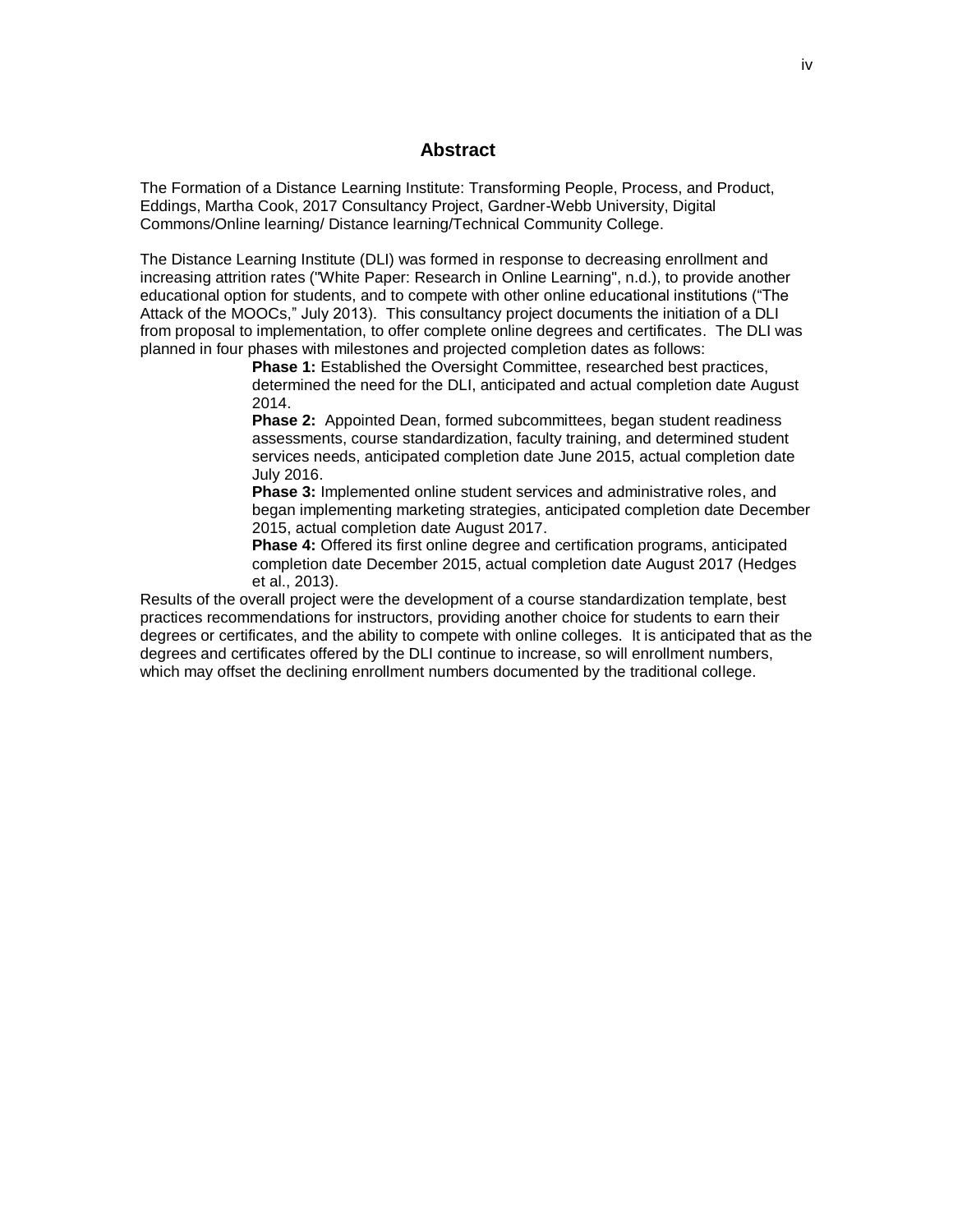# **Amendment History**

| Version | <b>Issue Date Changes</b> |
|---------|---------------------------|
| #1      | December 8, 2014          |
| #2      | April 29, 2016            |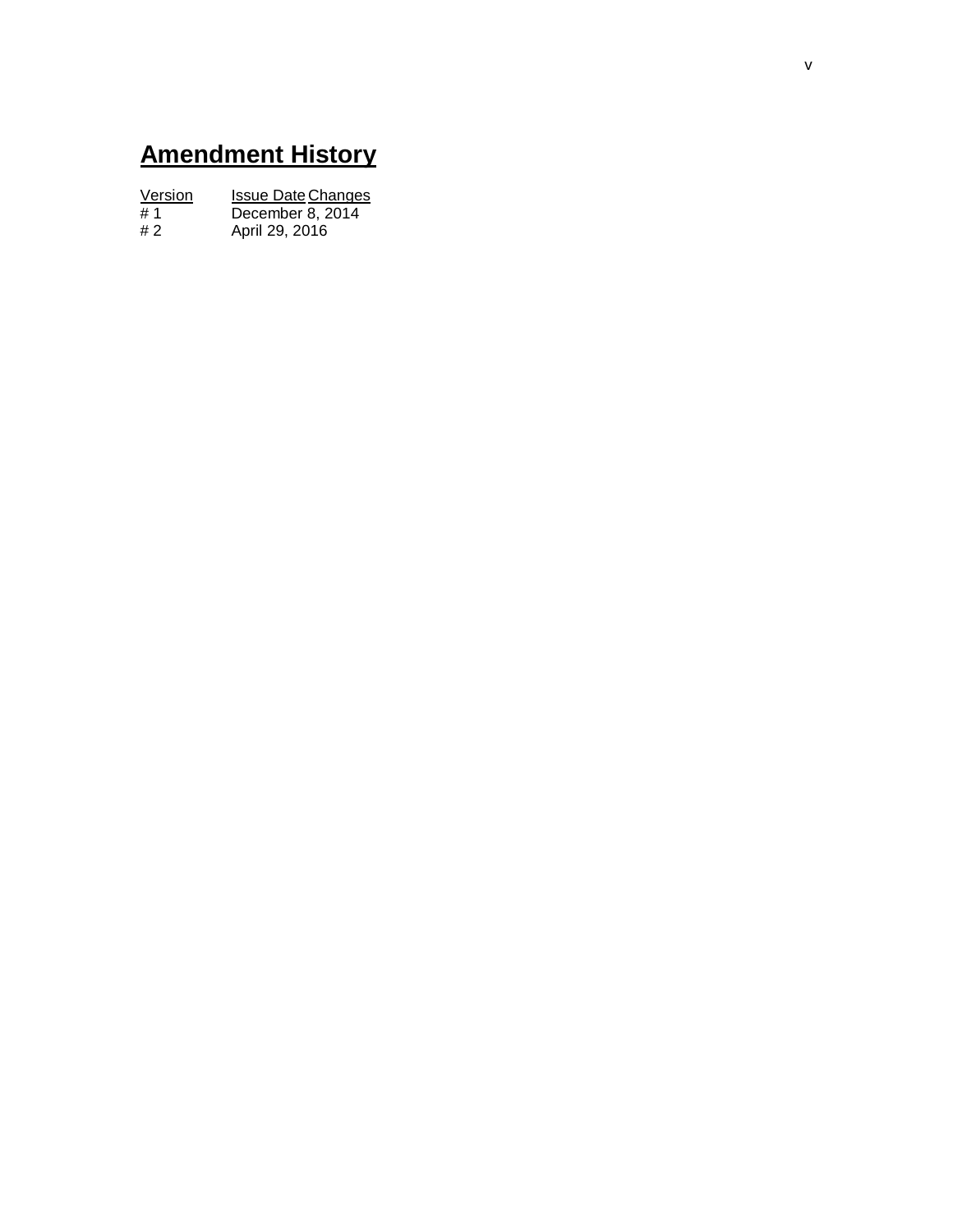| 1               |                |  |
|-----------------|----------------|--|
|                 | 1.1            |  |
|                 | 1.2<br>1.3     |  |
|                 |                |  |
| $\mathbf{2}$    |                |  |
|                 | 2.1            |  |
|                 | 2.1.1<br>2.1.2 |  |
|                 | 2.1.3          |  |
|                 | 2.2            |  |
|                 | 2.2.1          |  |
|                 | 2.2.2<br>2.2.3 |  |
|                 | 2.3            |  |
| 3               |                |  |
|                 |                |  |
|                 | 3.1<br>3.2     |  |
|                 |                |  |
| 4               |                |  |
|                 | 4.1            |  |
|                 | 4.2<br>4.3     |  |
|                 | 4.4            |  |
|                 | 4.4.1          |  |
|                 | 4.4.2          |  |
| $5\phantom{.0}$ |                |  |
| 6               |                |  |
|                 | 6.1            |  |
|                 | 6.2            |  |
| 7               |                |  |
| 8               |                |  |
| 9               |                |  |
|                 | 9.1            |  |
|                 | 9.2            |  |
|                 | 9.3            |  |
|                 |                |  |
|                 |                |  |
|                 |                |  |
| 12              |                |  |
| 13              |                |  |
| 14              |                |  |
|                 |                |  |

#### **Table of Contents**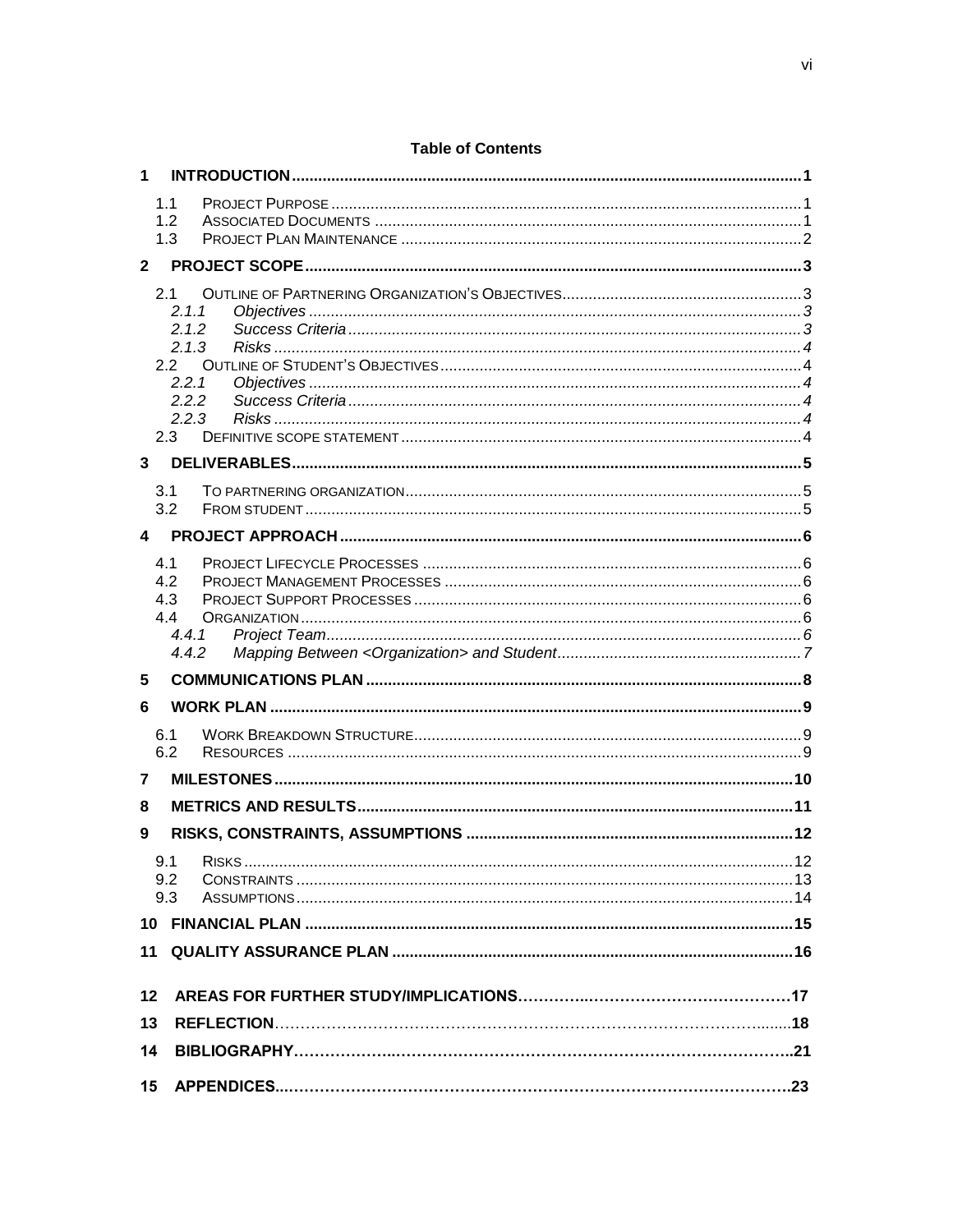| E PROPOSED 2016-17 DISTANCE LEARNING INSTITUTE (DLI) BUDGET 27 |  |
|----------------------------------------------------------------|--|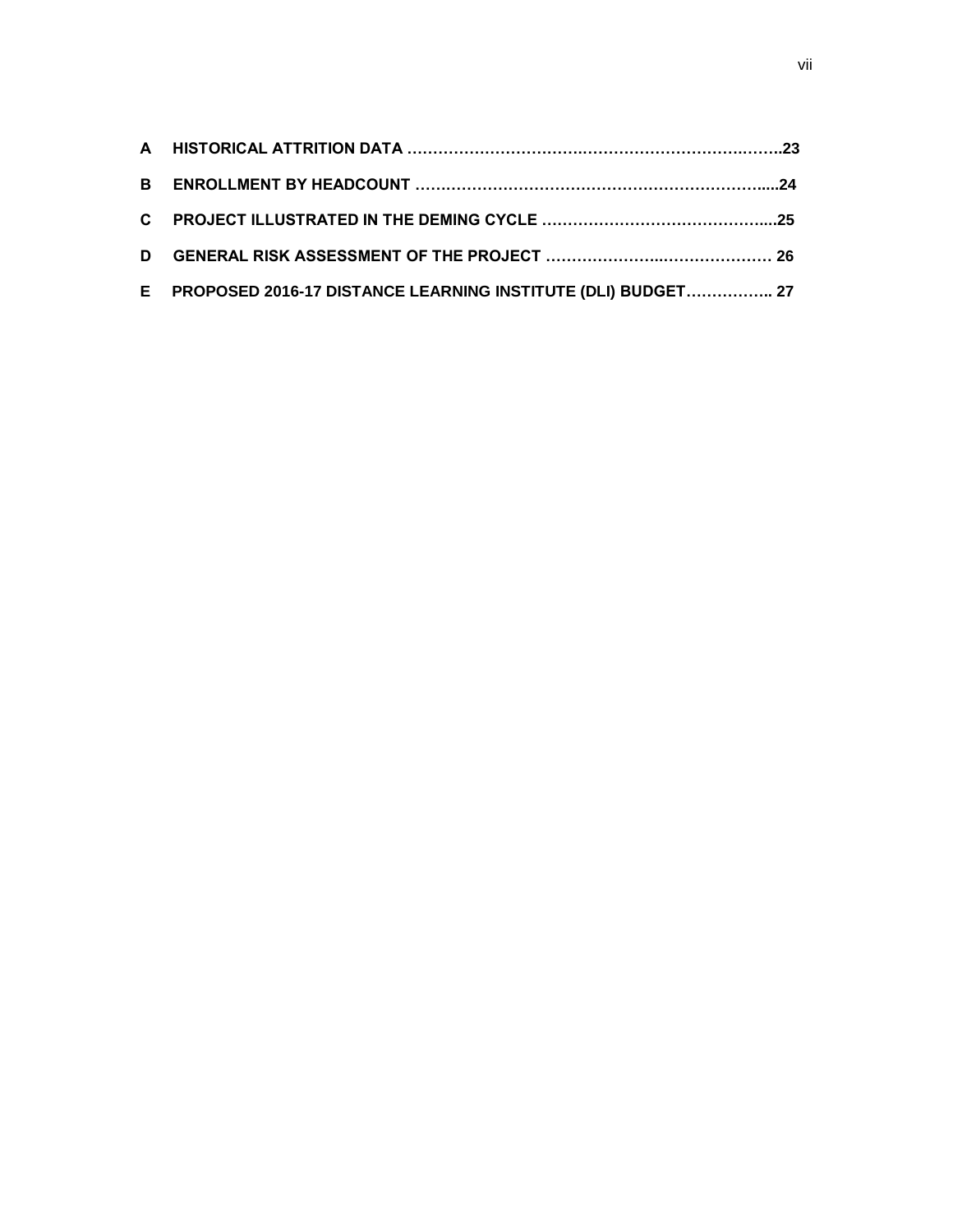#### **1 Introduction**

#### *1.1 Project Purpose*

The purpose of the Distance Learning Institute (DLI) is to provide state-of-the-art interactive classes taught by well-trained and qualified instructors who are supported by technically proficient staff to help students become independent thinkers and take responsibility for their learning. The DLI will provide students who are unable to attend traditional classes the opportunity to receive a quality education at the postsecondary level and achieve their life goals. Four areas of concern have been identified and will be addressed by the creation of the DLI:

- 1) Problems identified in the existing online course offerings,
- 2) An increasing amount of students who may only have a "virtual" connection to our campus,
- 3) Possible issues regarding accreditation, and
- 4) The college's desire to remain fiscally sound through student enrollment.

Online course offerings have continued to grow at the college, presenting new challenges and concerns. Consider the following numbers, which are accurate as of Fall 2013:

- 162 new online/hybrid courses have been developed this year, bringing the college total to 241,
- Currently there are 12 fully online programs,
- 25% of all the college's courses have already been developed and offered online,
- 803 students are enrolled in 100% online and/or hybrid classes at the college, generating \$798, 235.00 in revenue during the fall 2013 semester,
- 1,552 students are enrolled in 50% or more online and/or hybrid classes, generating \$1,371, 507.00 in revenue during the fall 2013 semester, and
- Online courses continue to grow at a steady pace.

Despite this growth, attrition in online courses is due to a number of factors, many of which the DLI can address. Higher Education providers are recognizing the potential capital of online courses. As such, profit-based online colleges exist and continue to grow. Today's busy student will likely enroll in an online institution when the traditional institution has not evolved to meet their needs. The formation of the DLI will provide an alternative structure for growth as it does not require new buildings and extensive staffing. This ability to expand offerings will increase revenue utilizing the existing physical buildings of the college.

With enrollment now trending flat and attrition increasing, expanding and improving the college's online presence may serve as a partial solution to this concern (Tuition and Fees, 2015). Allen and Seaman (2010) reported in their survey of over 2,500 colleges and universities that from 2009 to 2010, online course enrollment increased by 21%, whereas campus enrollment increased by only 2%.

#### *1.2 Associated Documents*

Online Offerings and relevant enrolment data: Associate Degree Programs:

- Associate in Applied Science Accounting
- Associate in Applied Science General Business
- Associate in Applied Science General Business, Marketing Emphasis
- Associate in Applied Science Human Services
- Associate in Arts
- Associate in Science

Certificate Programs:

- Basic Business Certificate
- Gerontology
- General Studies Certificate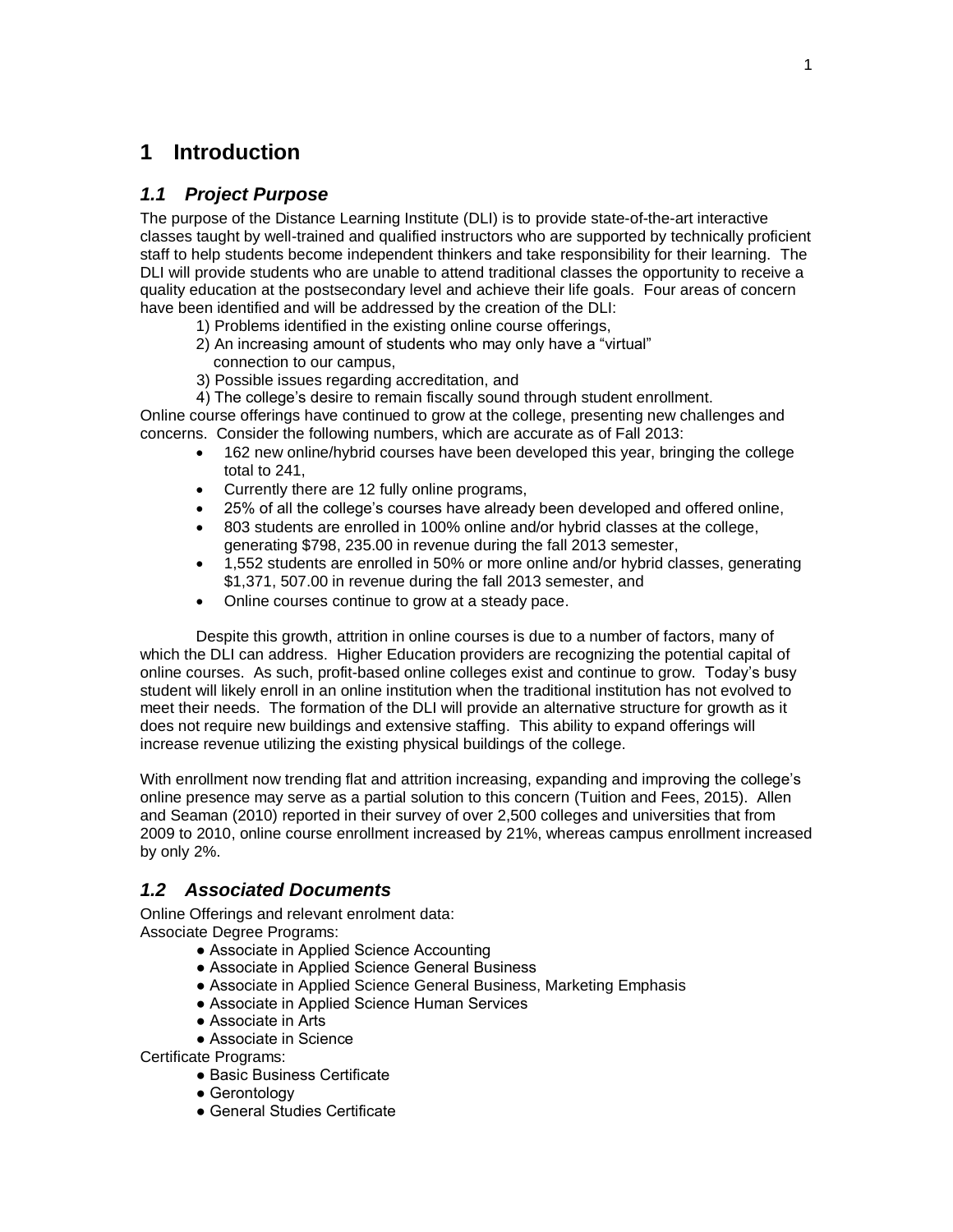- Fire Science Certificate
- Medical Coding and Billing
- Natural Resources and Environment

Approximately 25% of the college's courses that are developed are offered in online/hybrid format. The number has not changed due to additional courses being added to the catalog. The college constantly adds courses and seldom deletes any. Approximately 20% of the Fall 2013 current offerings are online or hybrid. These are the numbers of online/hybrid classes that have been developed over the past year broken down by semester offered:

Fall 2012 – 20 courses developed

Spring 2013 – 13 courses developed

Summer 2013 – 11 courses developed

Fall 2013 – 18 courses developed (Hedges et al., 2013)

(See Appendix A for Historical Attrition Data)

#### *1.3 Project Plan Maintenance*

The project plan maintenance will be performed by the constant use of the Deming Cycle (see Appendix C) making revisions as needed. Quality Assurance plans are discussed in 11.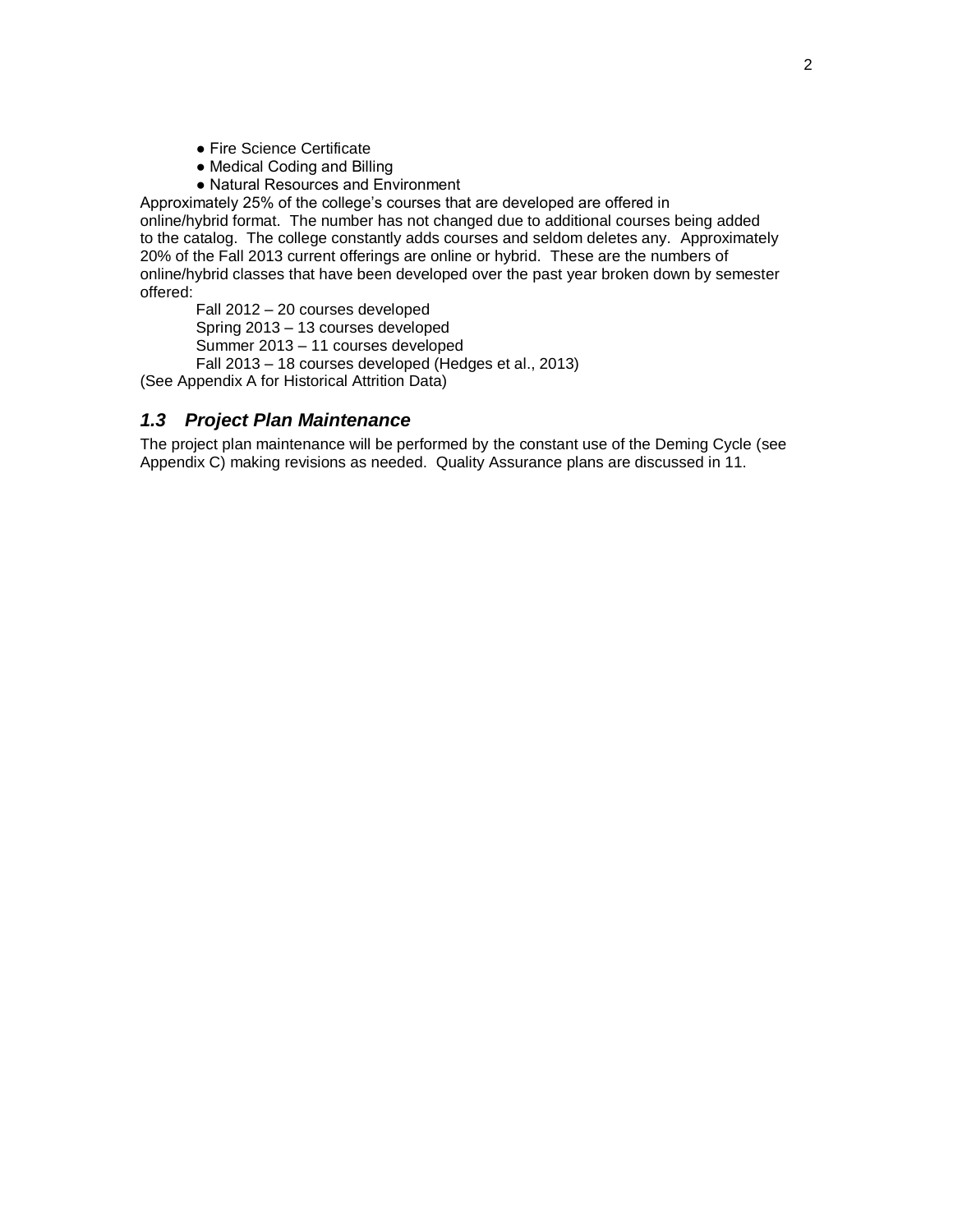### **2 Project Scope**

The DLI is being planned and executed to develop a fully operational online campus offering the same quality and rigorous courses as the existing physical campuses, having 24-hour availability of all student support services, full accreditations, its own administrative staff, and designated mission. This project is planned in four phases, each having its own milestones and completion projected dates. A diverse selection of college faculty and staff from various departments of the college's three campuses make up the committees assigned to do the various tasks for the project.

#### *2.1 Outline of Partnering Organization's Objectives*

#### 2.1.1 Objectives

The project objectives are proposed in phases in order to stager the changes and allow for development time. The timelines associated with each of the phases are fluid, as many factors are uncontrollable variables within the project.

**Phase 1** was projected to occur July to December 2013 with the formation of the Ad Hoc Committee, delivery of the written proposal to the Deans, decision made by the Senior Vice Presidents, and approval for the formulation of a project Oversight Committee. This phase has occurred with the Ad Hoc committee formation and approval for the formation of the project Oversight Committee.

#### **Phase 2** had 3 separate projections:

*Spring 2014*: To establish subcommittees, assign administrative leadership, and conduct a review of external funding options.

*Summer 2014*: To establish student readiness plans, to form online course development standardization, and faculty training and development for online/hybrid courses.

**Fall 2014:** To formalized faculty training to begin, implementation of student online readiness assessment and standardized course layout. Fall 2015 is more realistic for this to occur.

- *Phase 3: Year 2015 –* Implementation of online student services and administrative roles. *Fall 2015*: To begin marketing for the DLI, submit financial plan for new resources to Senior Vice President and Vice President of Finance. *Spring 2016:* Begin marketing and branding of the DLI.
- *Phase 4*: *Year 2016* **–** The DLI goes live with all student support, faculty support, and

administrative support fully operational.

This plan is based on projections and subject to change.

#### 2.1.2 Success Criteria

#### **Benefits/Outputs of the Project**

The projected organizational deliverables or outputs of the project include

- 1. A decrease in overall attrition identified in online and hybrid courses,
- 2. An increase in quality and rigor of online and hybrid courses by standardization,
- 3. Provide an alternative option for education to working adults,
- 4. To compete with private, for profit, and proprietary colleges,
- 5. To align the organization for a trend shift to massive online open courses (MOOCs),
- 6. To increase the enrollment of the college with minimal physical expansion, and
- 7. To expand opportunities for students and faculty for education, development, and career expansion.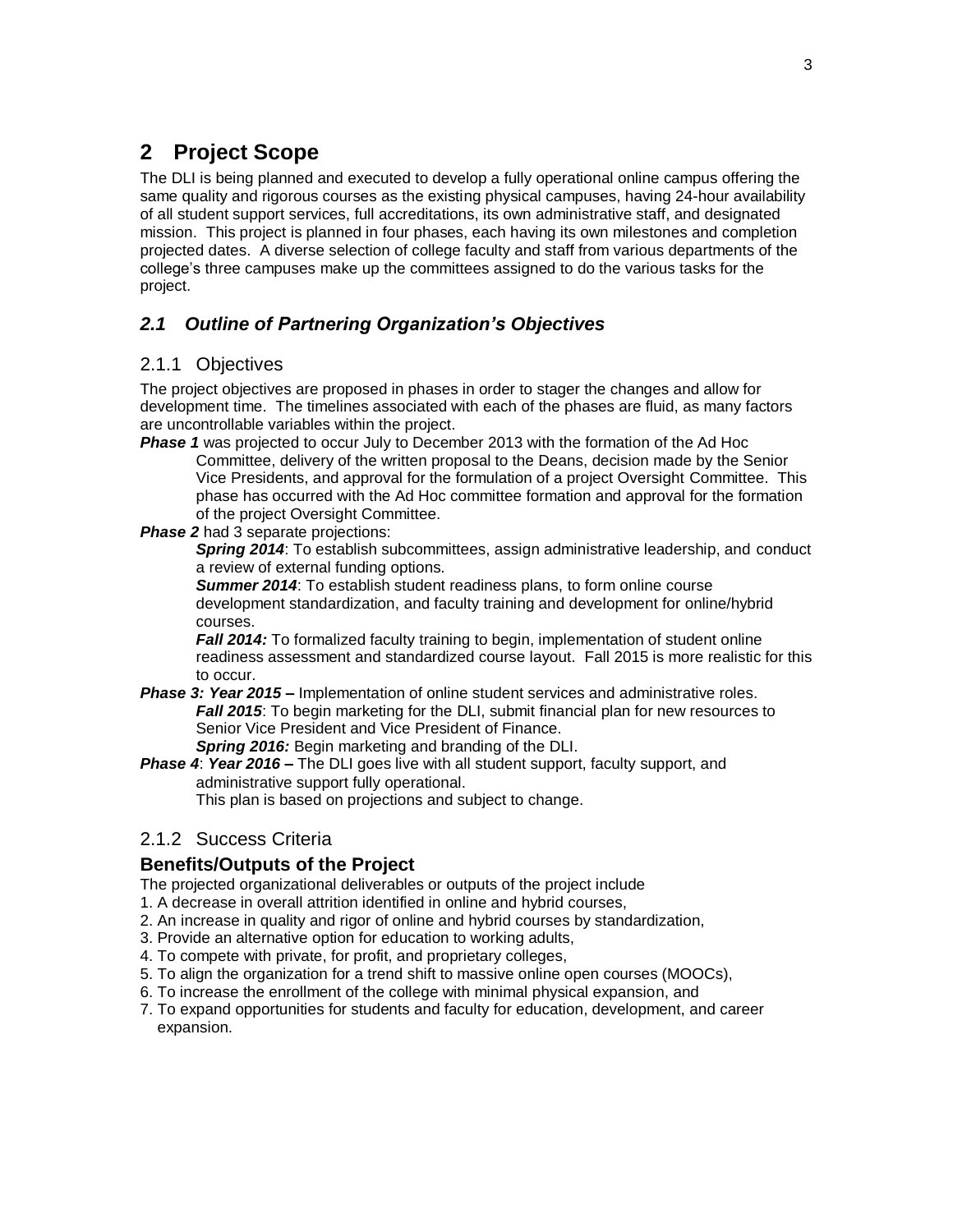#### 2.1.3 Risks

The project objectives are relatively low risk as they will improve the choices of education as well as increase and standardize the quality of online education offered by the DLI. The DLI will provide students who are unable to attend traditional classes the opportunity to receive a quality education at the postsecondary level and achieve their goals. The DLI specifically supports the effort of accessibility, academic excellence, and student services as described in the college's mission statement.

Online courses have continued to grow at the college. Despite the growth, attrition in online courses has historically run 13.25% higher than their corresponding traditional courses (Hedges et al., 2013). Furthermore, there is an 18.25% higher attrition rate in all online/hybrid courses versus all traditional courses (Hedges et al., 2013). This attrition is due to a number of factors, many of which the DLI can address. The DLI serves as a solution to four areas of concern:

- 1. The existing online course offerings and their problems,
- 2. The increasing amount of students, who may only have a "virtual" connection to our campus,
- 3. Possible issues regarding accreditation, and
- 4. The college's desire to remain fiscally sound through student enrollment.

#### *2.2 Outline of Student's Objectives*

#### 2.2.1 Objectives

The overall objective was to participate in and contribute to the overall project of the formation of the DLI by being a working member of the Oversight Committee and having the flexibility to float through all the contributing subcommittees to experience the process.

#### 2.2.2 Success Criteria

Project success was measured by the completion of each project phase. Enrollment and attrition data are collected and aggregated for each semester and academic year. These data will be analyzed to determine the impact of the DLI on attrition and enrollment numbers. Student satisfaction will be obtained through end of course satisfaction surveys. The data from these surveys will also be collected, aggregated, and compared for overall interpretation.

#### 2.2.3 Risks

Student risks were minimal as the project was supported by the entire college staff and administration, county commissioners, and community partners*.* 

#### *2.3 Definitive scope statement*

The college's mission, vision, and role and scope of the institution support the objectives of the formation of the DLI in order to provide more choices to students. The function of the DLI, in support of the college's mission, is to provide state-of-the-art interactive classes taught by welltrained and qualified instructors who are supported by technically proficient staff to help students become independent thinkers and take responsibility for their learning. The DLI will provide students who are unable to attend traditional classes the opportunity to receive a quality education at the postsecondary level and achieve their goals. The DLI specifically supports the effort of accessibility, academic excellence, and student services as described in the college's mission statement.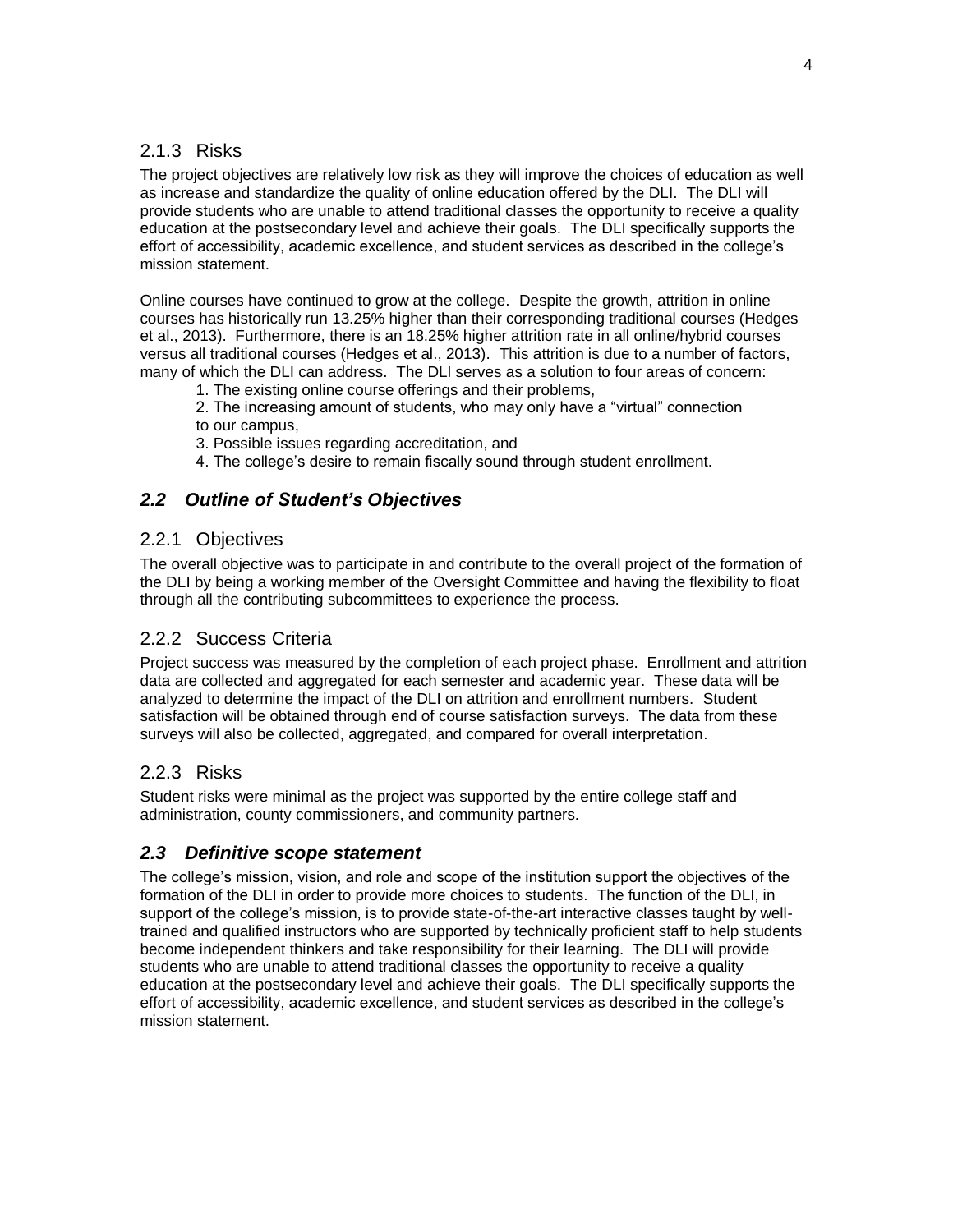#### **3 Deliverables**

#### *3.1 To partnering organization*

The outputs of the project were essentially benefits that the college stakeholders will attain by the creation and operation of the DLI.

#### **Deliverables/Benefits/Outputs of the Project**

The projected organizational deliverables or outputs of the project include

- 1. A decrease in overall attrition identified in online and hybrid courses,
- 2. An increase in quality and rigor of online and hybrid courses by standardization,
- 3. To provide an alternative option for education to working adults,
- 4. To compete with private, for-profit, and proprietary colleges,
- 5. To align the organization for a trend shift to MOOCs,
- 6. To increase the enrollment of the college with minimal physical expansion, and
- 7. To expand opportunities for students and faculty for education, development, career expansion.

#### *3.2 From student*

See 3.1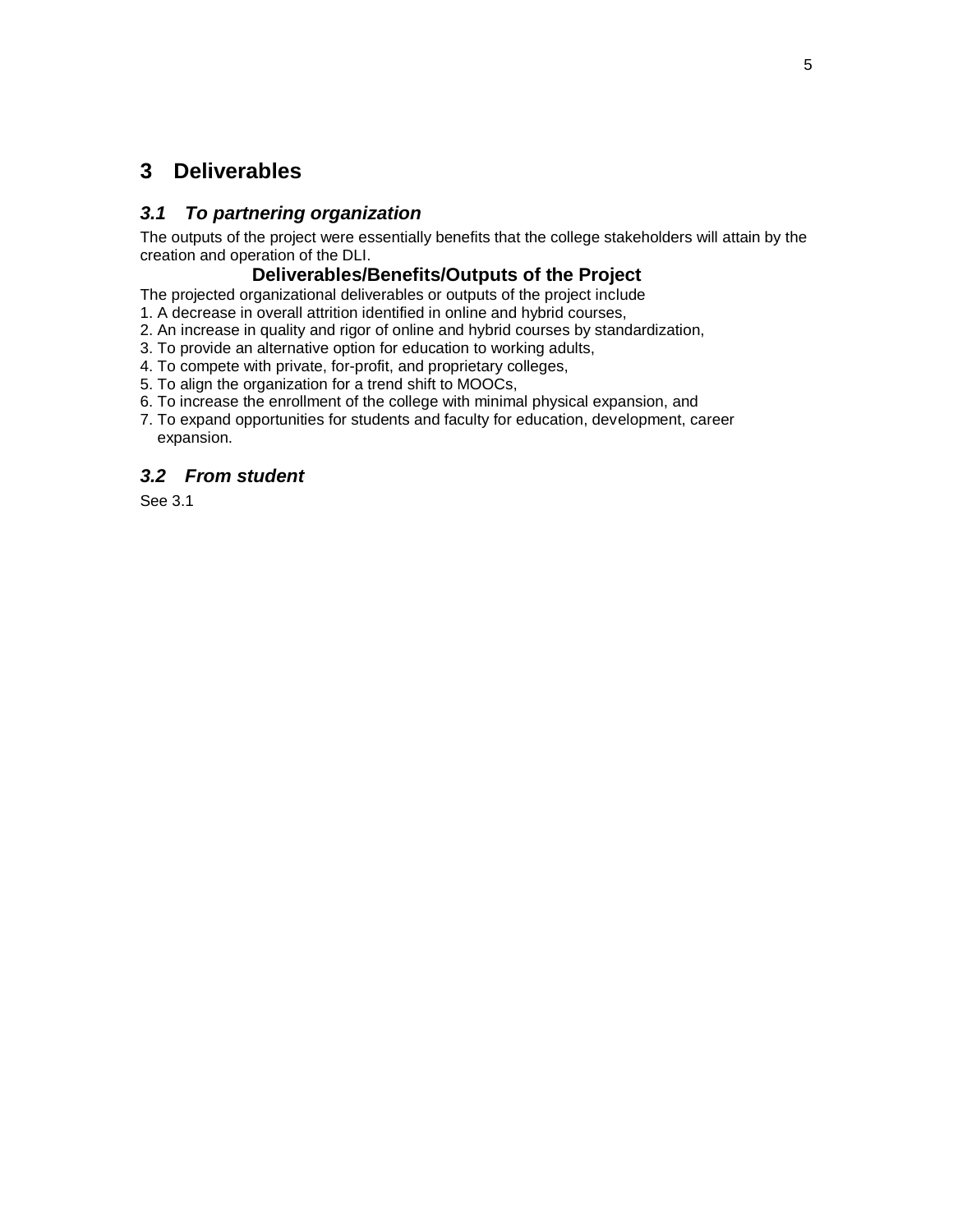#### **4 Project Approach**

#### *4.1 Project Lifecycle Processes*

The overall approach to the project consisted of monthly meetings of the Oversight Committee to check progress on delegated tasks and to get an update on the progress of the subcommittees. The project was organized into four phases with each having specific objectives and timelines. Phase four was deemed when the DLI would begin full operation with a select number of degree and certificate programs to be offered. Subcommittees report to the Oversight Committee their progress, difficulties encountered, and plans ongoing. Tasks are delegated to the subcommittees. The Faculty Training Subcommittee has been delegated the task of developing a standardized online course outline for instructors as well as a standardized plan for online course development. The Information Technology department was responsible for examining the current technology and the future needs to accomplish the online launch, securing software for testing security, and troubleshooting the ongoing process. The Oversight Committee was responsible for reviewing the SACS requirements and aligning the DLI with those requirements as well as reviewing the accreditation requirements of the programs slated to be a part of the initial launch of the DLI.

#### *4.2 Project Management Processes*

The DLI's Dean is also the Chair of the Oversight Committee and the leader of the project. She is the designated one to obtain sign-offs from the Senior Vice President and the College President. She regularly reports progress to the Senior Vice President and President of the college and brings back to the Oversight Committee their input and comments.

#### *4.3 Project Support Processes*

Financial support for the project initially was provided by the college from the professional development fund. A Title III grant was secured for 5 years and will cover the DLI's operational costs. At the end of the 5-year period, it is anticipated that the DLI will be self-sustaining.

#### *4.4 Organization*

#### **Scope, Boundaries, Organizations, Processes, and Systems Impacted**

Departments that make up the DLI:

- $\triangleright$  Administration
- > Admissions/Advisement
- Financial Aid/Veteran Services
- $\triangleright$  Student Success and Tutoring Center
- $\triangleright$  Library
- > Information Technology
- Bookstore
- Teaching Excellence Center
- $\triangleright$  Marketing

The DLI must have the same services infrastructure in place as the traditional other three campuses.

#### 4.4.1 Project Team

Oversight Committee

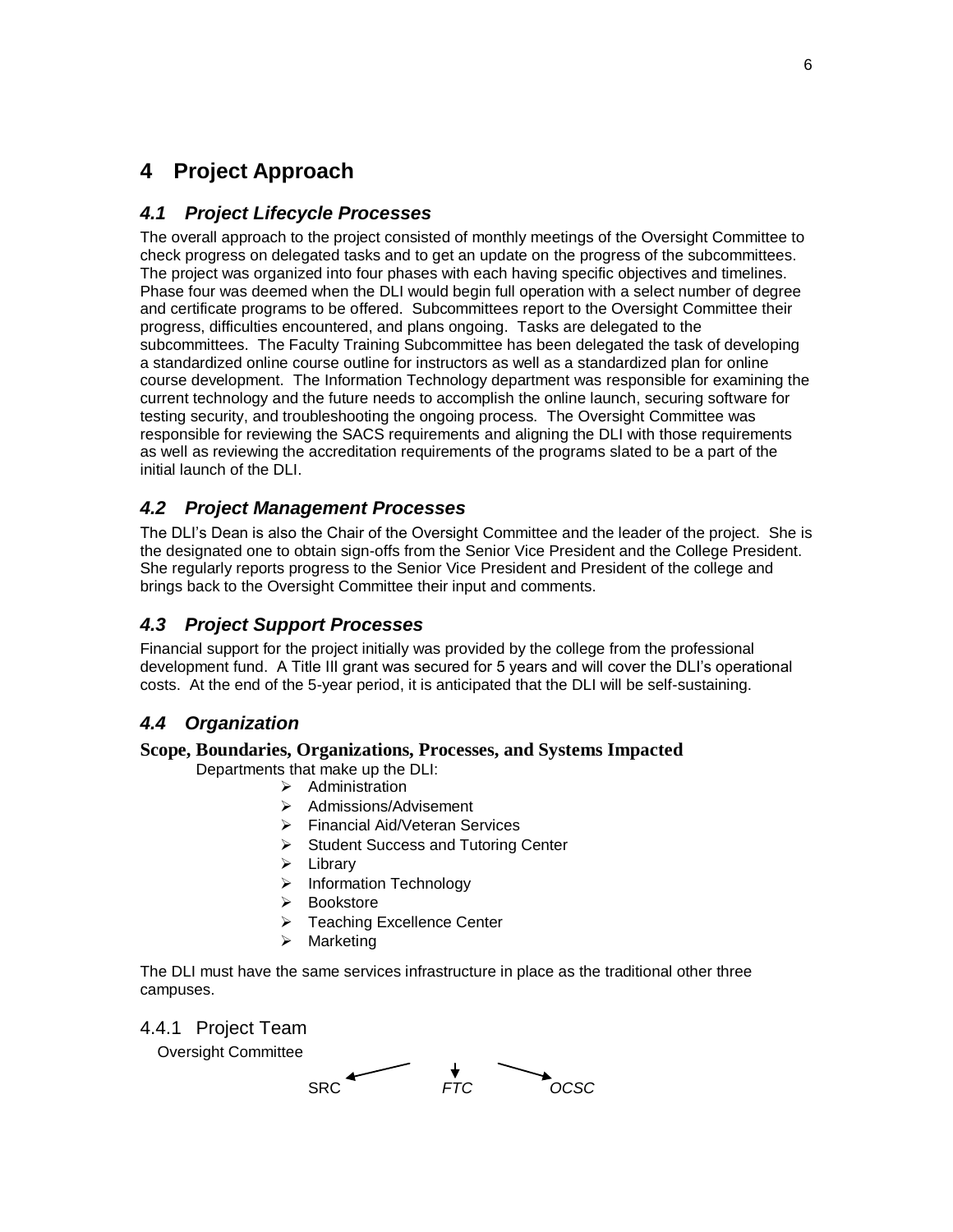Subcommittees reported to the Oversight Committee: Student Readiness Committee (SRC) Faculty Training Committee (FTC) Online Course Standardization Committee (OCSS)

#### 4.4.2 Mapping Between the college and Student

The Oversight Committee members communicated with any and all departments of the college for information and feedback on an ongoing basis throughout the project. The student was given permission to attend any and all committee meetings and participate in the assignments of the project.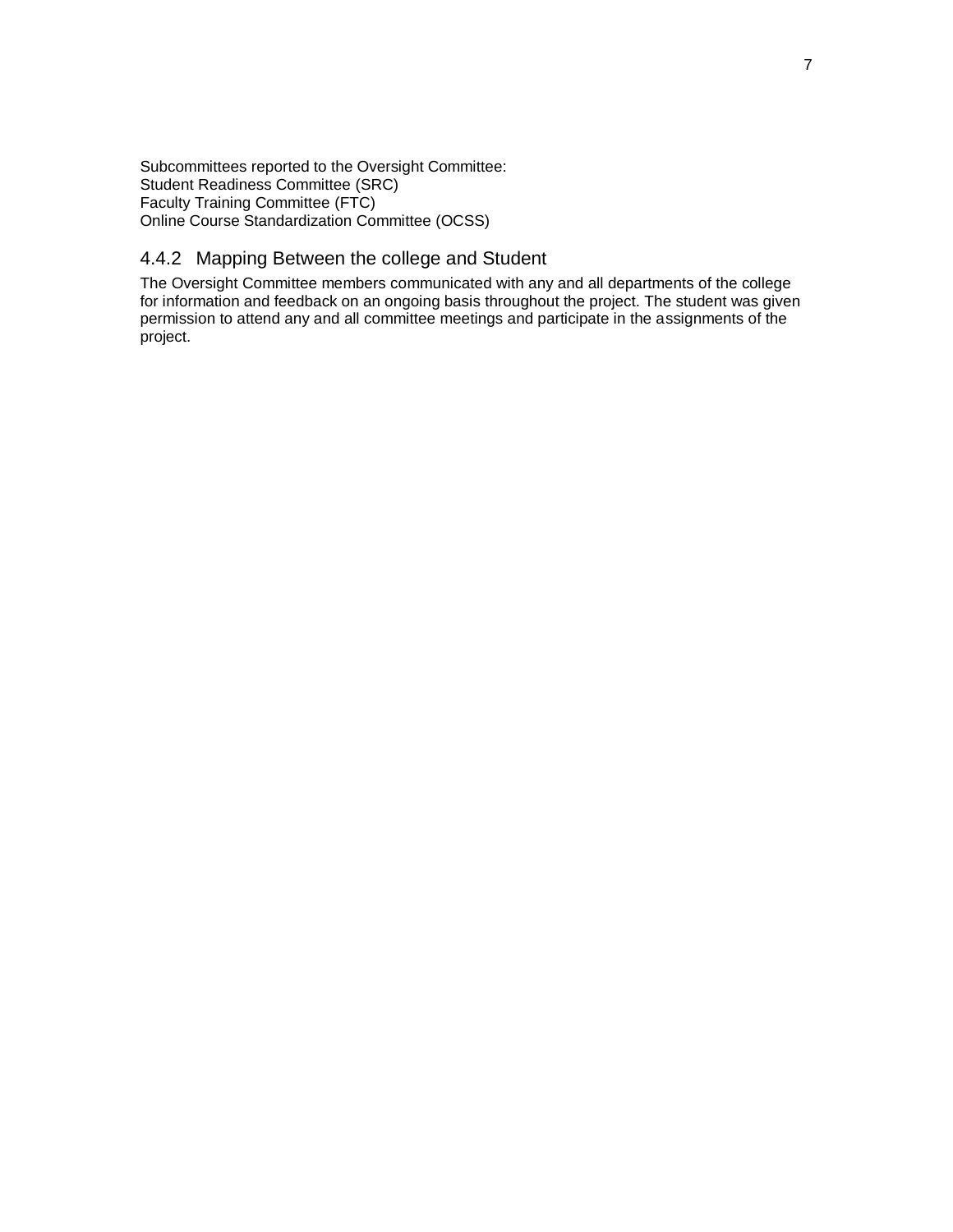#### **5 Communications Plan**

The DLI is structured similarly to other departments of the college in that there is a director who reports to the Assistant Vice President (AVP) of Academic Affairs. Clerical support to the DLI director will come from the administrative assistant of the AVP. As the DLI grows, additional personnel will be added. The internal communication route will be the chain of command already established. The online instructors will report directly to the DLI director who will directly report to the AVP.

External communication will also go through the DLI director with college marketing included. A large marketing roll-out was planned for the Fall 2016 semester to showcase the DLI, its initial offerings, and future offerings. The DLI will share the branding of the college for now but will have its own branding in the future. New hardcopy brochures are being distributed as well as highlighting the DLI on the college's social media sites and in radio and television advertising.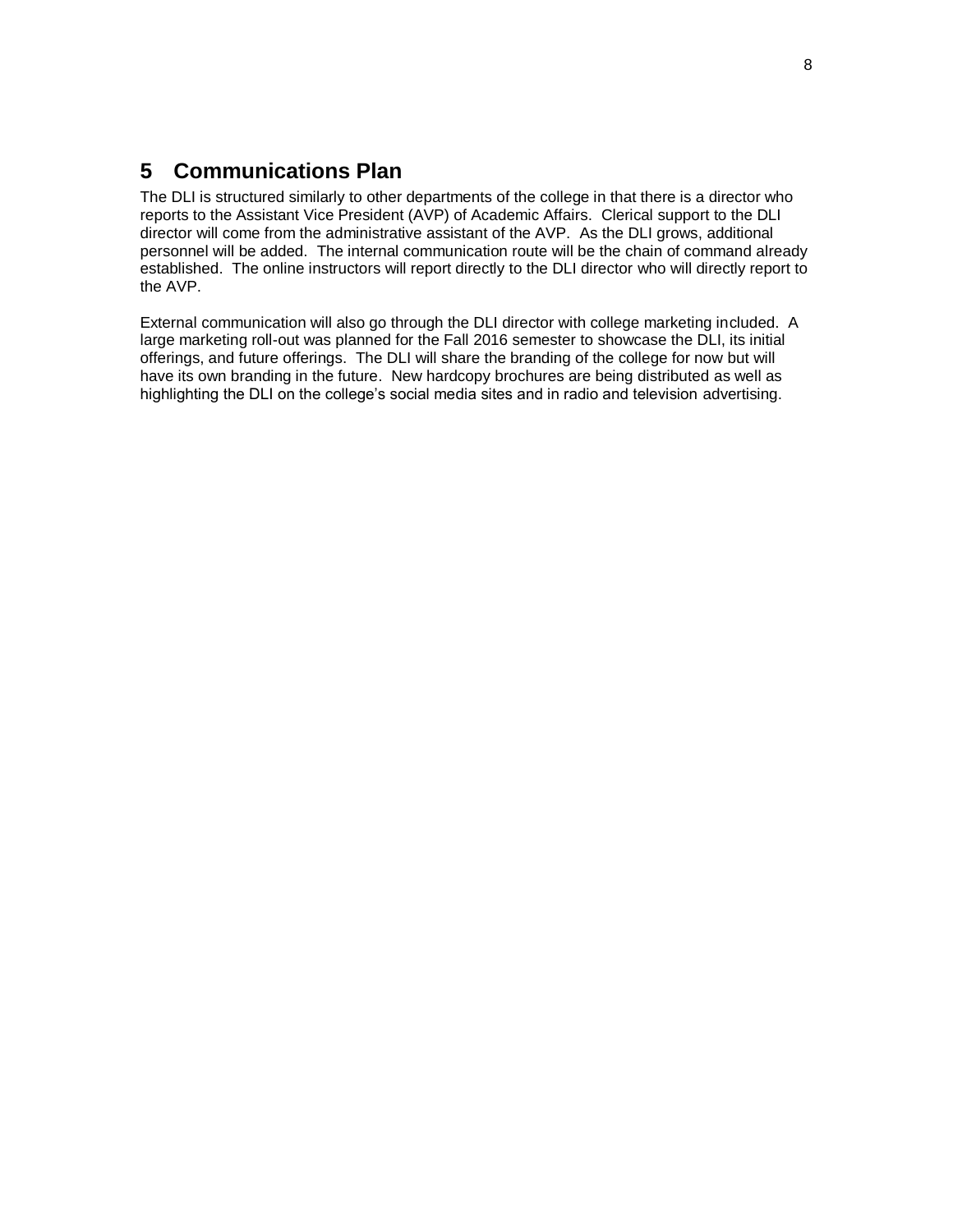#### **6 Work Plan**

#### *6.1 Work Breakdown Structure*

- Proposal written and approved (Phase 1)
- Oversight Committee and subcommittees formed (Phase 2.1)
- Projected timeline established with 4 Phases (Phase 2.1)
- Course development standardization (Phase 2.2)
- Course implementation standardization (Phase 2.2)
- Tiered roll-out (Phase 2.3)
- Hiring of DLI Director & Administrative Assistant (Phase 2.3)
- Pilot specialty advisement team (2.3)
- Grant funding (Phase 3)
- Marketing and Branding (Phase 3.1)
- Hiring of Instructional Designer (Phase 4)
- (See 7 Milestones for timelines of projected vs. actual below)

The project work was delegated to the appropriate subcommittees with due dates to report back to the Oversight Committee.

#### *6.2 Resources*

The daily associated costs with this project were absorbed by the college from the professional Development budgeted monies until the Title III grant was obtained. The grant funds the ongoing DLI operation costs as well as the Program Director, Instructional Designer, and administrative assistant. The online instructor costs are considered as FTEs and are supported from the general college budget, as these instructors may teach in all formats and across program lines. (See 7 Milestones for timelines of projected vs. actual below)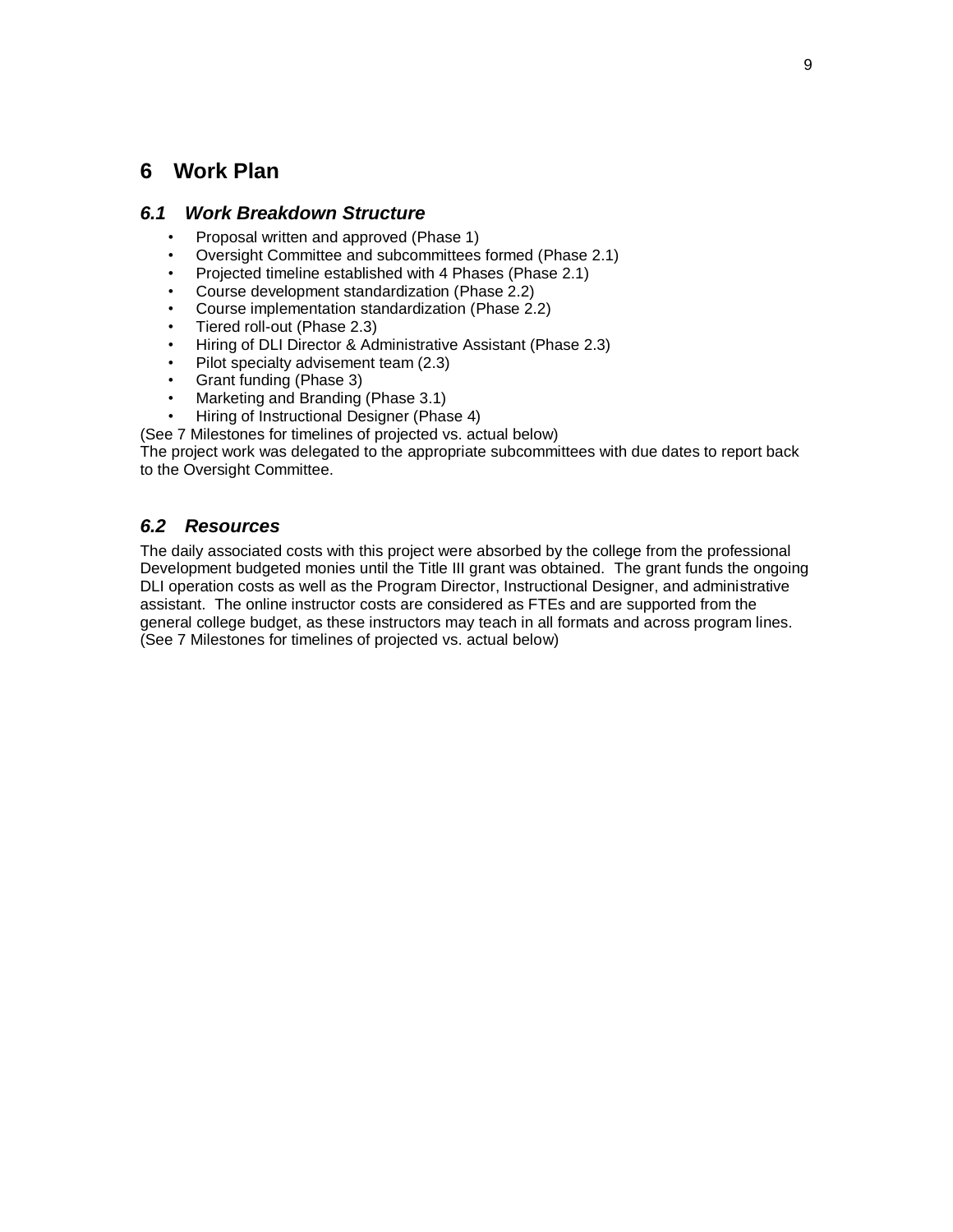### **7 Milestones**

#### **The DLI Revised Timeline of Project**



#### **Benefits/Outputs of the Project**

The projected organizational deliverables or outputs of the project include

- 1. A decrease in overall attrition identified in online and hybrid courses,
- 2. An increase in quality and rigor of online and hybrid courses by standardization,
- 3. Provide an alternative option for education to working adults,
- 4. To compete with private, for profit, and proprietary colleges,
- 5. To align the organization for a trend shift to MOOCs,
- 6. To increase the enrollment of the college with minimal physical expansion, and
- 7. To expand opportunities for students and faculty for education, development, career expansion.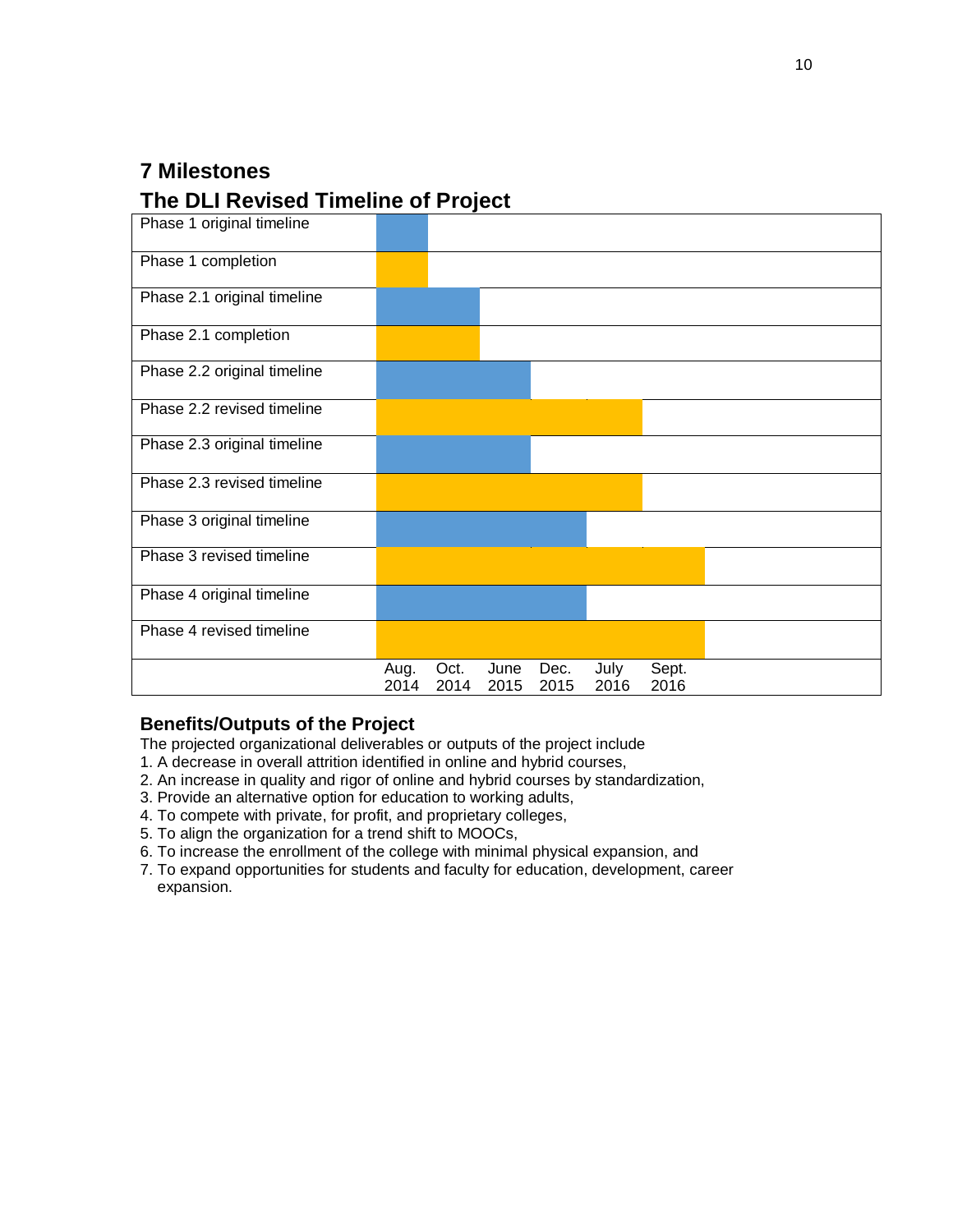#### **8 Metrics and Results**

Double-loop learning during this project is illustrated in the changes of the timelines for each phase. Most of the original timelines were not met due to unanticipated barriers and delays. These barriers and delays, once identified, allowed for reflection and revision as needed. An example of an unanticipated barrier identified in the project were gaps in advising and coaching experienced by distance learning students, documented on their end-of-course surveys. Because retention is an area the DLI has targeted to impact, the data collected from the end-of-course surveys were used to propose and initiate a pilot project advising and coaching team strictly for distance learning students to meet their unique needs and offer ongoing assistance and coaching throughout their distance learning programs of study. The project is illustrated in the Deming Cycle in Appendix C.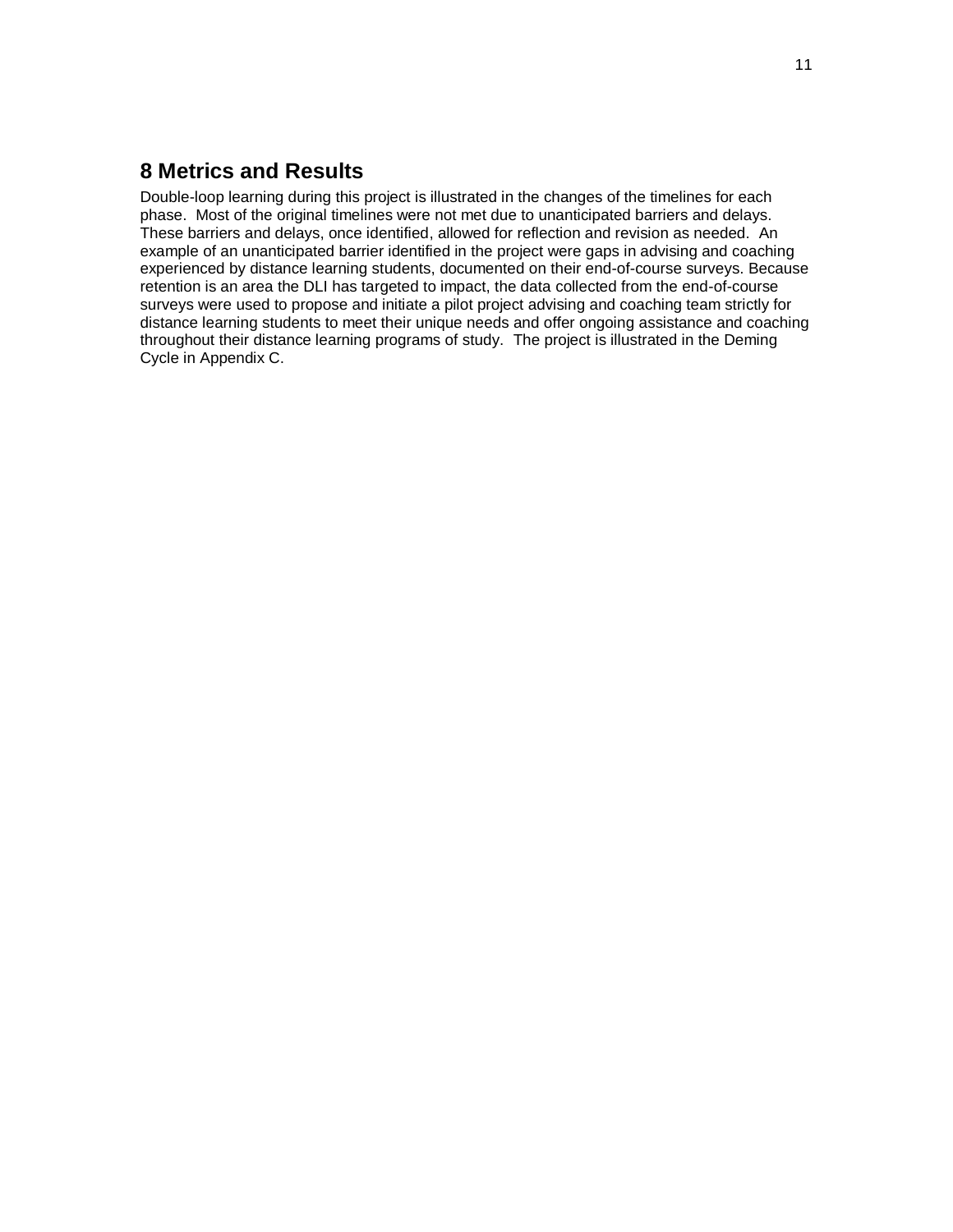#### **9 Risks, Constraints, Assumptions**

#### *9.1 Risks*

**Risks Analysis**

The categorized risks identified for the DLI are

**Low:** Loss of programs, loss of workforce, loss of accreditations **Medium**: Increasing attrition **High**: Declining enrollment



# Formation of DLI to offset potential risks and remain competitive

These risks remain active risks, with the mitigation plans for each to follow.

College statistics from Enrollment by Credit Hours, FTE, and headcount provided by the South Carolina Technical College System (2015) revealed a -3.24% headcount change, a -2.36% FTE change, and a -2.36% change in credit hours as of Fall 2015 enrollment numbers for HGTC. Of the 13 South Carolina technical colleges represented in the statistics, our college's numbers were not as decreased as other technical colleges; the overall ranges were

% Change Headcount: 0.34% to -10.32%

- % Change FTE: -2.10% to -12.47%
- % Change Credit Hours: -2.10% to -12.47% (See Appendix F)

Beginning with the highest categorized risk of declining enrollment, declining enrollment can be offset several ways.

**1**. All existing faculty should be trained in soft skills, net etiquette, and encouraged to build and maintain relationships with their students. Students need to feel they are a valued part of the class (Cuseo, 2015).

**2**. As the enrollment in certain programs declines, those faculty members should be cross trained to teach online classes. This will decrease the need and expense of hiring and training new faculty for the online courses.

**3**. Offer the general education courses needed for transfer to a state college or university as a whole unit. This offering could add strength to the transfer and bridge agreements already in place with the 33 South Carolina colleges and universities which offer students the opportunity to earn a degree, diploma, or certificate; see below (HGTC.edu, 2015).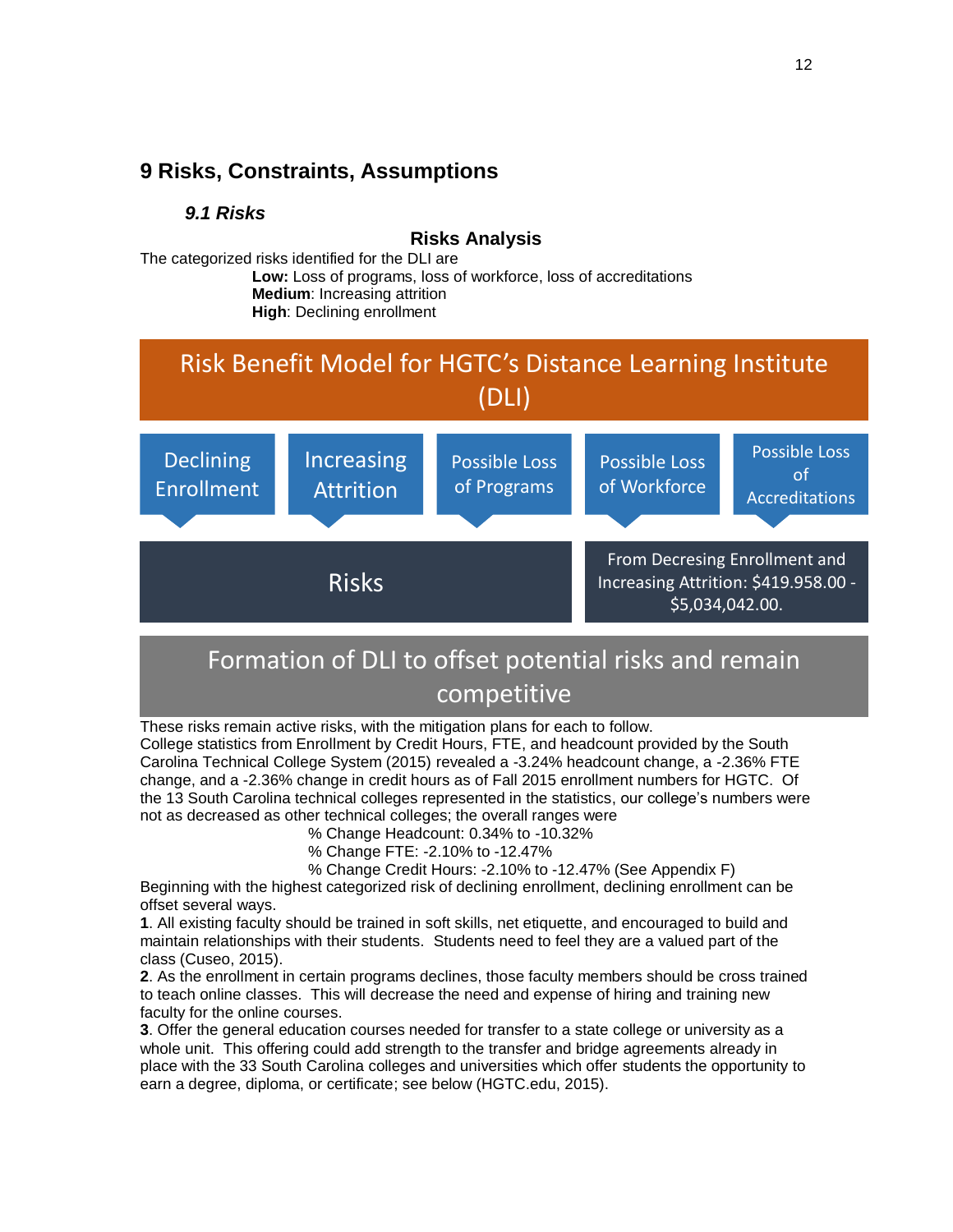**4**. General education courses could be offered and marketed to area high schools to facilitate the existing Dual Enrollment opportunity through the Program for Accelerated College Enrollment (PACE); see below. Utilizing these solutions could function as a contingency plan for the DLI and at the same time provide time and financial impact during the period leading up to full operation of the DLI. The added product of offering general education courses as a unit could add value to the DLI vision.



#### *9.2 Constraints*

#### **Restrictions/Constraints in Planning and Executing**

Barriers identified for this project are

- The college has three different geographical locations making it more difficult for online faculty to meet and have face-to-face discussions and brainstorming sessions.
- The college has a high number of adjunct instructors 220-240 in comparison to 130-135 full-time faculty – who currently teach online courses intermittently, making it more difficult to monitor course administration and quality.
- South Carolina is currently not a member of the State Authorization Reciprocity Agreement (SARA), causing a cap on the number of states that can access the college's online courses.
- The college continues to operate its online course offerings from the college's professional development budget, possibly utilizing funds that are needed for other areas of professional development.
- Statistical trends show a decline in overall enrollment and tuition-driven income and an increase in attrition for South Carolina Technical/Community Colleges, possibly a rationale for delaying the construction of the DLI's own budget.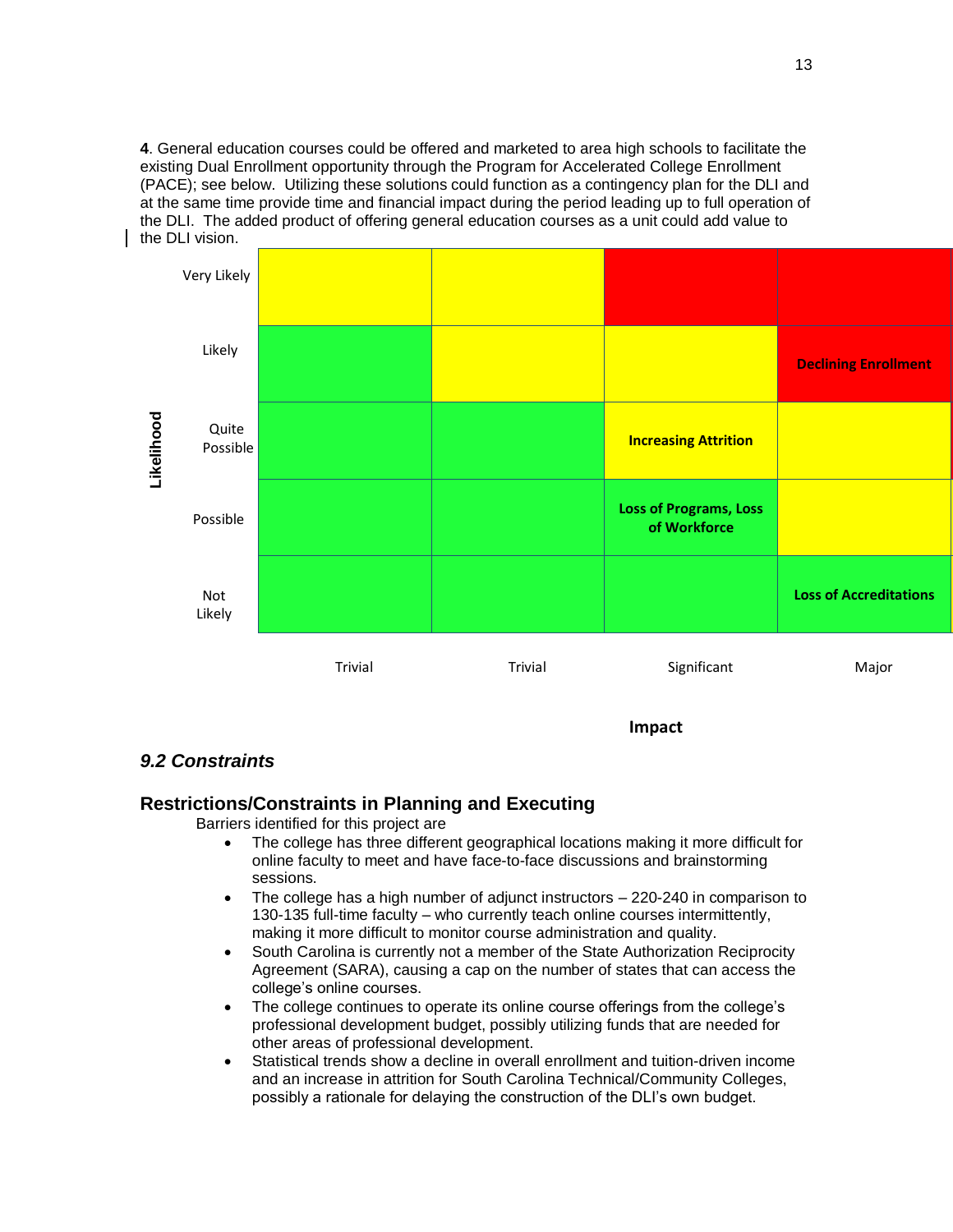"The State Authorization Reciprocity Agreement is an agreement among member states, districts and territories that establishes comparable national standards for interstate offering of postsecondary distance education courses and programs. It is intended to make it easier for students to take online courses offered by postsecondary institutions based in another state. SARA is overseen by a National Council and administered by four regional education compacts" (NC-SARA, 2016, p.1). According to data recorded from all technical and community colleges in South Carolina (Oct. 2015), enrollment continues to decrease semester to semester with all colleges listed showing headcount decreases from -2.48% to -10.32%, with only one of the 13 colleges showing an increase of 0.34% (see Appendix B).

It is anticipated that the DLI will have its own separate operating budget for fiscal year 2016-2017. The financial data will be included in the project documentation when available. Enrollment data collected in October 2015 continues to confirm an overall state decrease in technical and community college enrollment numbers depicted as headcounts (see Appendix B).

#### *9.3 Assumptions*

#### **Key Assumptions**

According to Schein (2010), shared patterns of thoughts, beliefs, feelings, and values form the essence of "groupness" which forms the assumptions of an organization. External assumptions include the mission and strategy, goals, means, measurements, and corrections. External assumptions and how they are managed influence internal assumptions and integration and adaptability of the organization (Schein, 2010).

Internal assumptions include common language; conceptual categories; defined group boundaries; criteria for inclusion and exclusion; the distribution of power, authority, and status; the development of norms of trust, intimacy, friendship, and love; the definitions of allocations of rewards and punishments; and explanation of the unexplainable (Schein, 2010).

Organizational assumptions, both internal and external, form the culture of the organization. The culture of the DLI is forming with each phase of development and initiation. Externally, the mission and goals mirror the overall college's mission and goals but are specific to the online format. The program evaluation plan being developed is also specific to online formats, online teaching strategies, online pedagogy, and support systems for the online student.

Key external assumptions for the initiation and operation of the DLI are **1**. Online degree and certificate programs are desired by the current and future student population.

**2**. Providing an online choice will increase options for students giving them more satisfaction in their educational choices and providing online options will create and attract and more revenue, offsetting the current trend of decreasing enrollment, increasing attrition, and declining tuition income.

Key internal assumptions for the initiation and operation of the DLI are

**1**. Current faculty will see the value and potential in the DLI offerings, will embrace the changes and revisions necessary to create and teach online classes, and buy in to the need for online course standardization and mandatory online faculty training – both for the new online instructor initially and for ongoing online faculty training and professional development.

**2**. The DLI is operating from financial input from the college's professional development budget; however. the DLI anticipates its own budget for fiscal year 2016-2017 as the DLI anticipates full operation with coordinated marketing and branding efforts.

**3**. Enrollment in the DLI will help offset declining enrollment and increase revenue with minimal or no physical expansion necessary.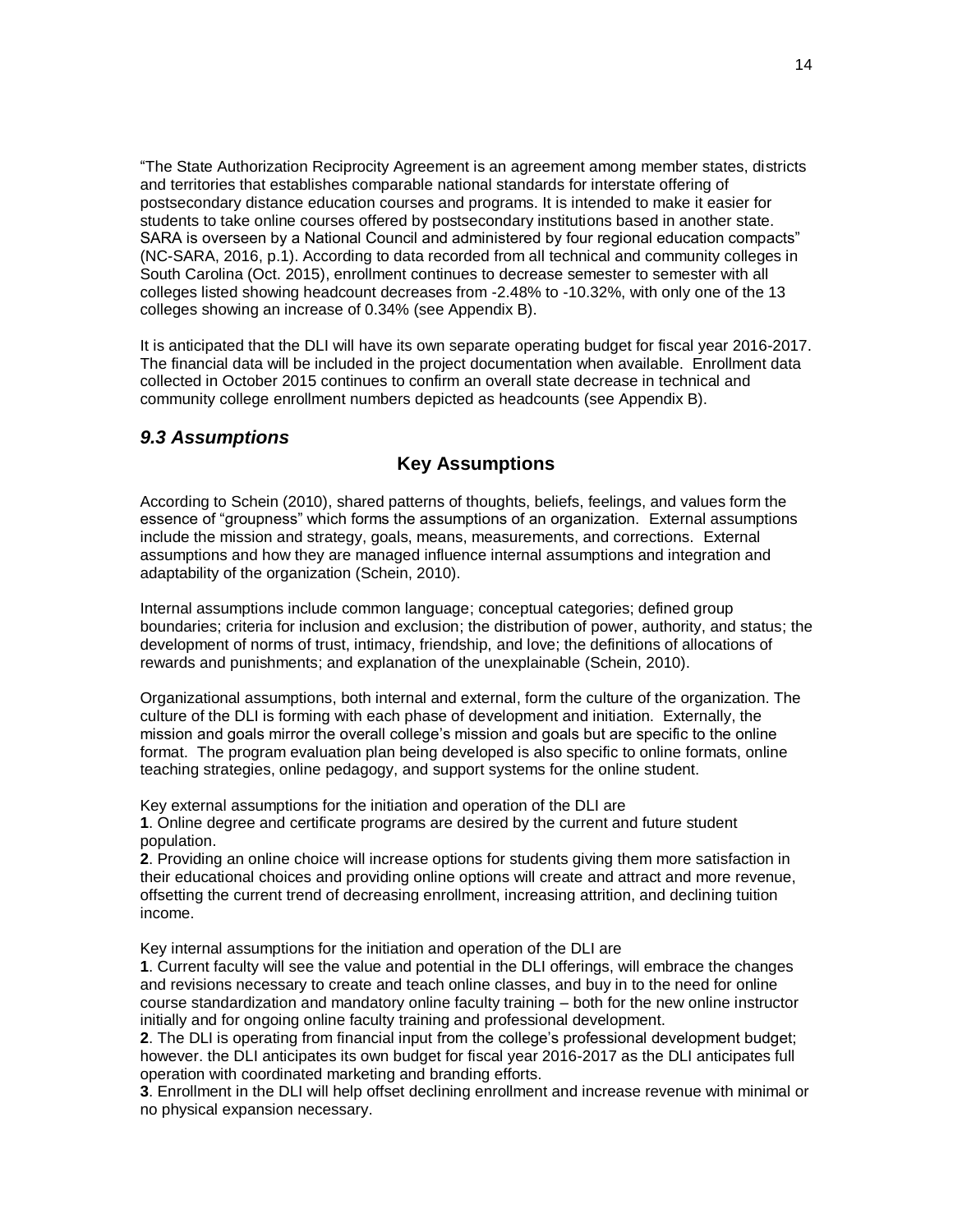#### **10 Financial Plan**

The DLI has been operating from financial input from the college's professional development budget; however, the DLI has submitted its first separate budget for fiscal year 2016-2017 (see Appendix E). The costs for DLI personnel are and will continue to be reflected in the college's annual budget under faculty and staff. The purchase costs of the offsite testing software and coordinated services were provided from professional development funds and are not reflected in this budget; however, there is discussion on the best way to disseminate future testing costs to the students who choose to test offsite (see Appendix E).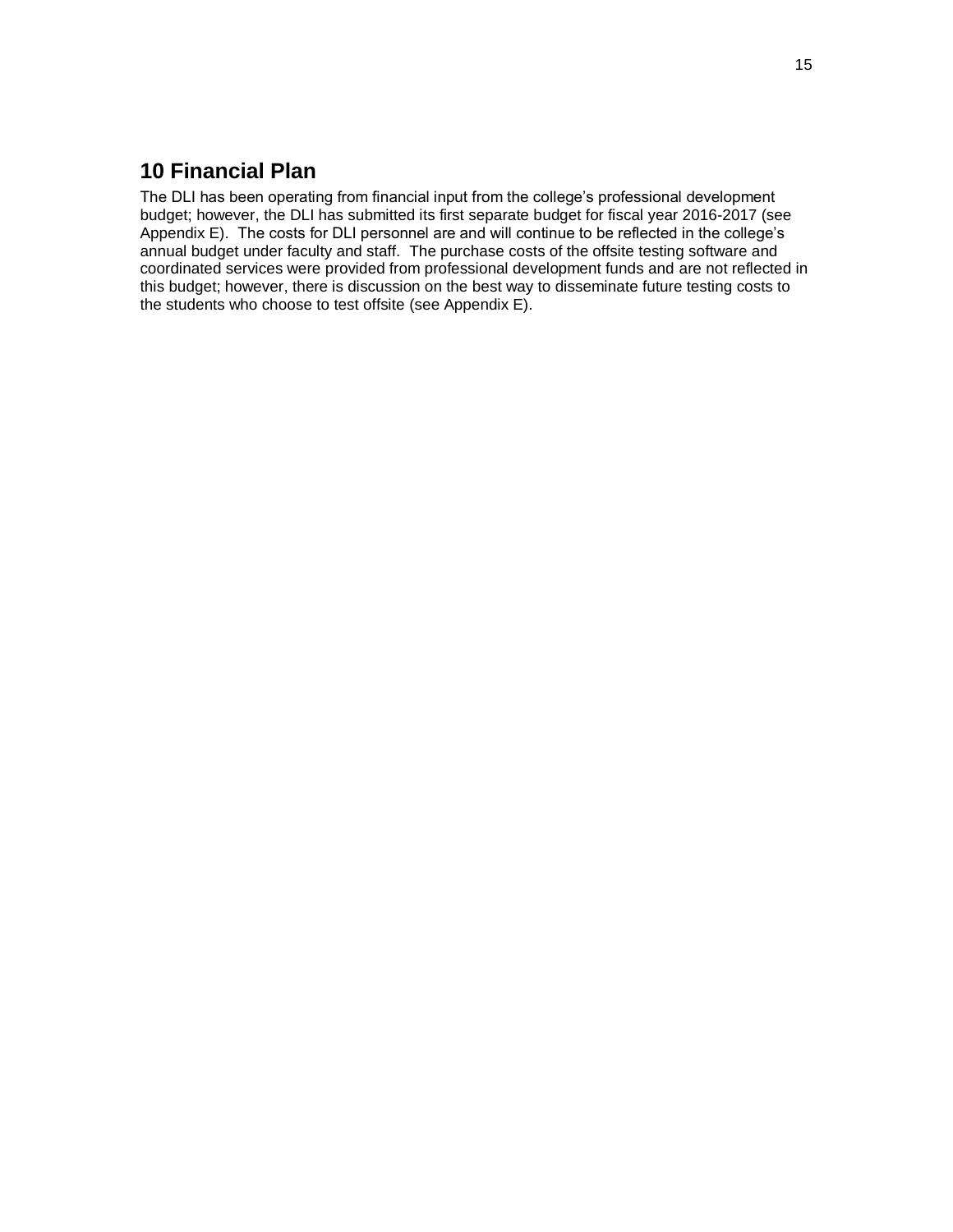#### **11 Quality Assurance Plan**

#### **Quality Assurance Interventions**

The Deming Cycle (PDCA) of continuous quality improvement which include the steps of plan, do, check, and act was utilized for this project as illustrated by the plans of the proposal, timelines established, adjustments made to the project phases and timelines to keep the project moving forward, and the making of necessary corrections during the process (Deming Cycle, 2016). The PDCA is ongoing, providing quality assessment and evaluation feedback (see Appendix C).

Double-loop learning during this project is illustrated in the changes of the timelines for each phase. Most of the original timelines were not met due to unanticipated barriers and delays. These barriers and delays, once identified, allowed for reflection and revision as needed. An example of an unanticipated barrier identified in the project were gaps in advising and coaching experienced by distance learning students, documented on their end-of-course surveys. Because retention is an area the DLI has targeted to impact, the data collected from the end-ofcourse surveys were used to propose and initiate a pilot project advising and coaching team strictly for distance learning students, to meet their unique needs and offer ongoing assistance and coaching throughout their distance learning programs of study.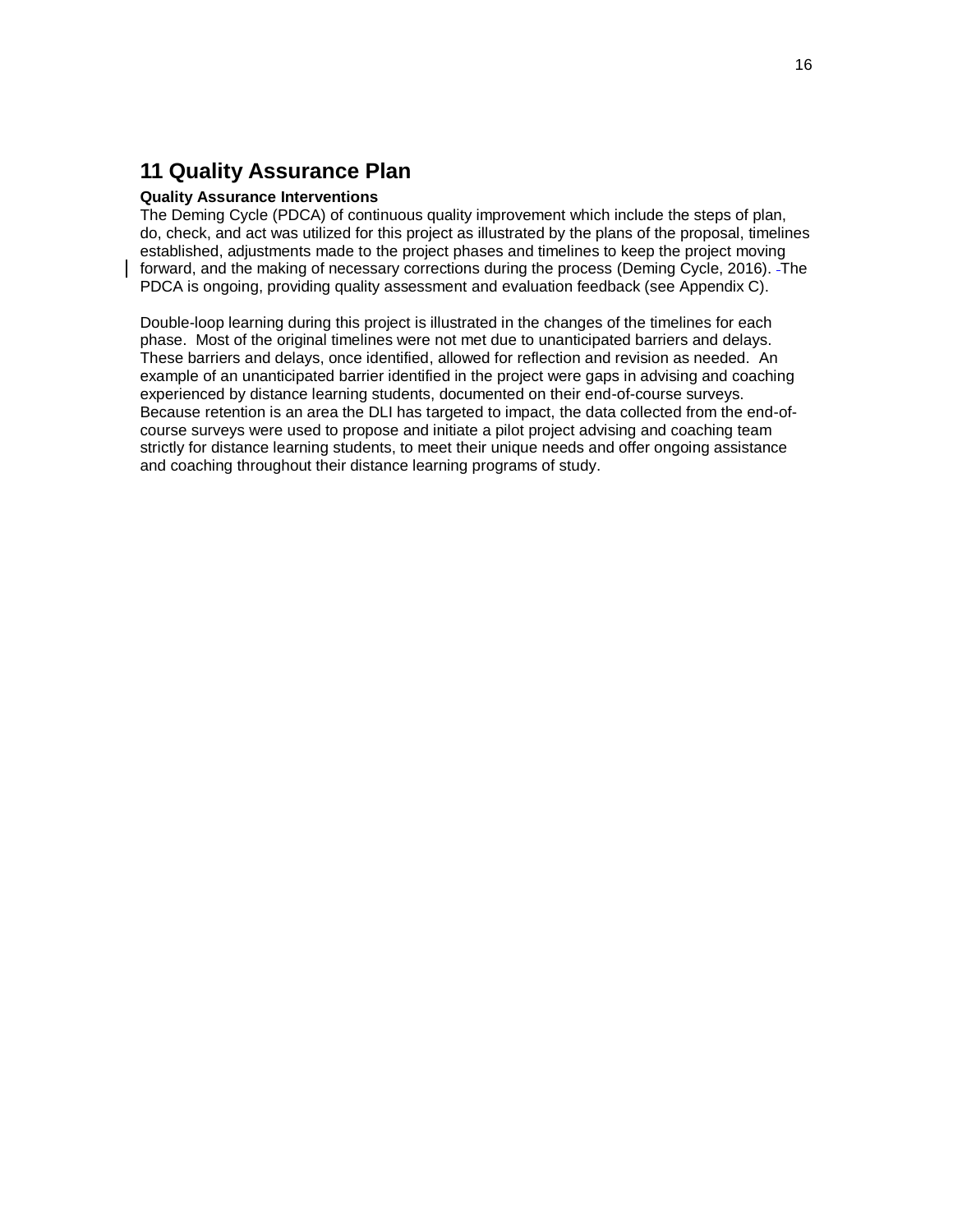#### **12 Areas for Future Study/Implications**

Education is rapidly changing to meet the needs of current and future students. As enrollment trends decline and attrition trends increase, providing an educational service and product that satisfies the consumer/student is paramount. Online education is now available in all levels of education, with the number of distance learning programs increasing at a rapid rate. Educational institutions must change and adapt to new learning formats and active strategies of providing instruction to compete in the current environment. Implications for further and future study and/or implications are

- 1. Streamlining the transfer process for students coming from another online institution.
- 2. Increasing the offerings of distance learning programs.
- 3. Reevaluating the need for general education courses to have time limits.
- 4. Evaluating and revising current face-to-face programs with low enrollment numbers.
- 5. Instituting a streamlined process for students to transfer from one learning format to another without progression interruption.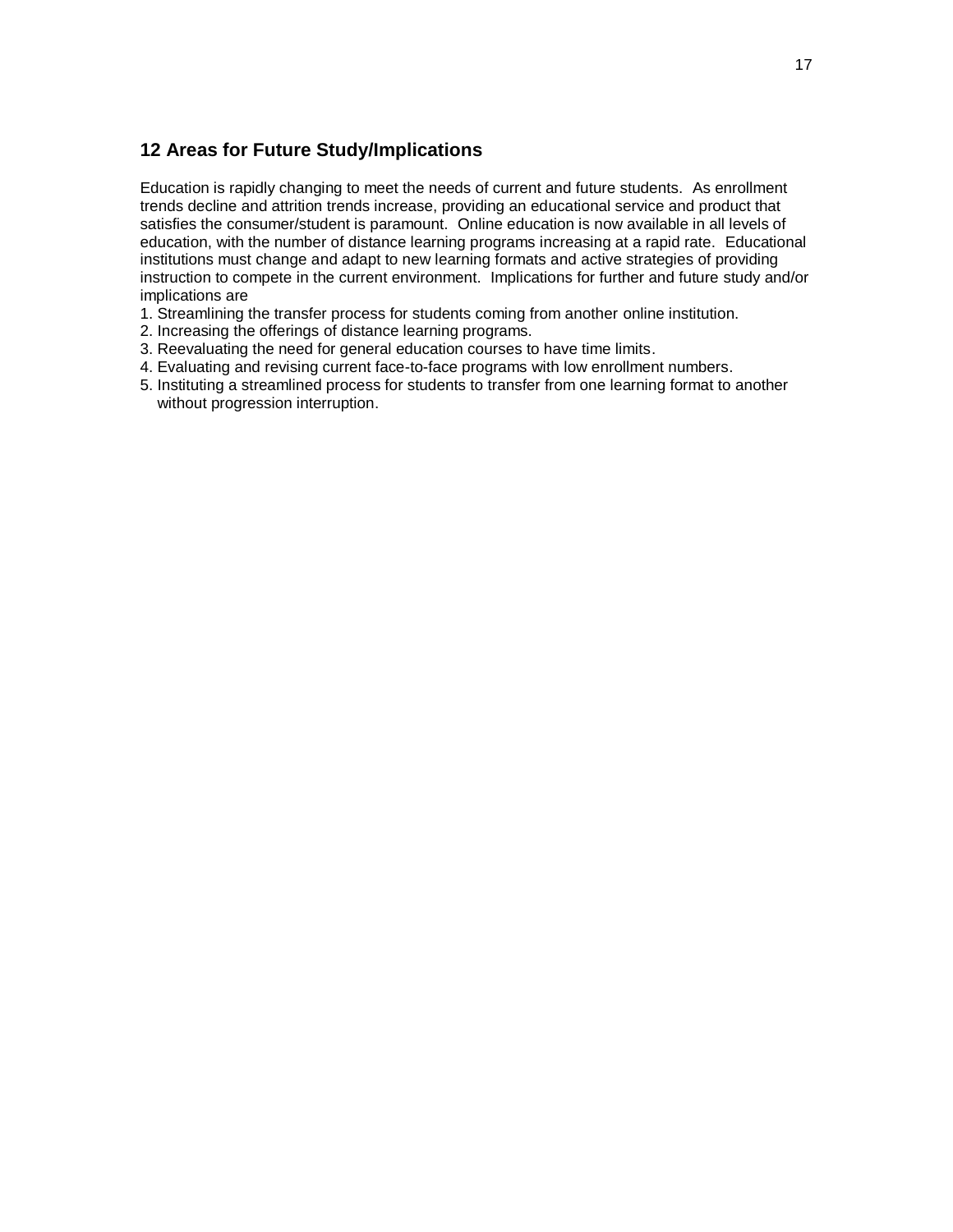#### **13 REFLECTION**

#### **Reflection of the Consultancy Project**

The past 3 years have been filled with watching this consultancy project – *The Formation of a*  Distance Learning Institute: Transforming People, Process, and Product - develop from an idea to a reality. The project's early phases concentrated on the project proposal, obtaining permissions, researching best practices for a DLI, and laying the groundwork of forming the Oversight Committee and subcommittees. A timetable was constructed with tentative phases' completion dates which was updated often throughout the project. Many man-hours went into this project; and I can definitely say as a member of the Oversight Committee, we feel like proud parents of our project! The many delays and setbacks encountered are somehow forgotten when we proudly talk about the DLI and the current degree and certificate programs it offers.

The project was proposed as a way to counter decreasing enrollment and increasing attrition numbers and to compete with private for-profit online colleges and universities. We also wanted to give our students another choice and offer complete degree programs and certifications online as well as provide the student support services that mirror those offered to the face-to-face traditional students.

The DLI specifically supports the effort of accessibility, academic excellence, and student service as described in the college mission statement. The DLI proposal recognized the importance of solidifying the organization, structure, and fidelity of our online (distance) learning programs through the creation of the DLI. The DLI has been recognized as a separate operating campus of the technical college. The technical college was in a unique position due to the existing infrastructure, accreditation status, and faculty, enabling us to put forward a better product than many national for-profit entities and area competitors.

The project was planned in four phases, each having its own milestones and completion projected dates in order to stager the changes and allow for development time. The timelines associated with each of the phases were fluid, as many mitigating factors were uncontrollable variables within the project. These completion dates have been revised several times; however, all four phases of the original DLI proposal are now complete. The DLI is fully operational with eight degree programs and three certification programs currently offered. Future offerings are in development and will roll-out each semester as student interest dictates.

The projected organizational benefits or outputs of the project included

- $\checkmark$  A decrease in overall attrition identified in online and hybrid courses,
- $\checkmark$  An increase in quality and rigor of online and hybrid courses by standardization,
- $\checkmark$  Provide an alternative option for education to working adults,
- $\checkmark$  To compete with private, for profit, and proprietary colleges,
- $\checkmark$  To align the organization for a trend shift to MOOCs,
- $\checkmark$  To increase the enrollment of the college with minimal physical expansion, and
- $\checkmark$  To expand opportunities for students and faculty for education, development, and career expansion.

All of the above organizational benefits have been obtained with the exception of the decrease in overall attrition identified in online and hybrid courses and declining college enrollment. The data are being collected and analyzed and will be aggregated each semester and academic year moving forward.

Several unexpected things occurred during the 3-year DLI formation period. We anticipated being able to offer student support systems for the DLI that mirrored the traditional campus; however, that turned out to be a challenge. To be able to offer student support services such as tutoring, writing assistance, financial aid assistance, etc. during hours other than traditional working hours of 0800-1700 was not possible. To have these services "live" after 1700 and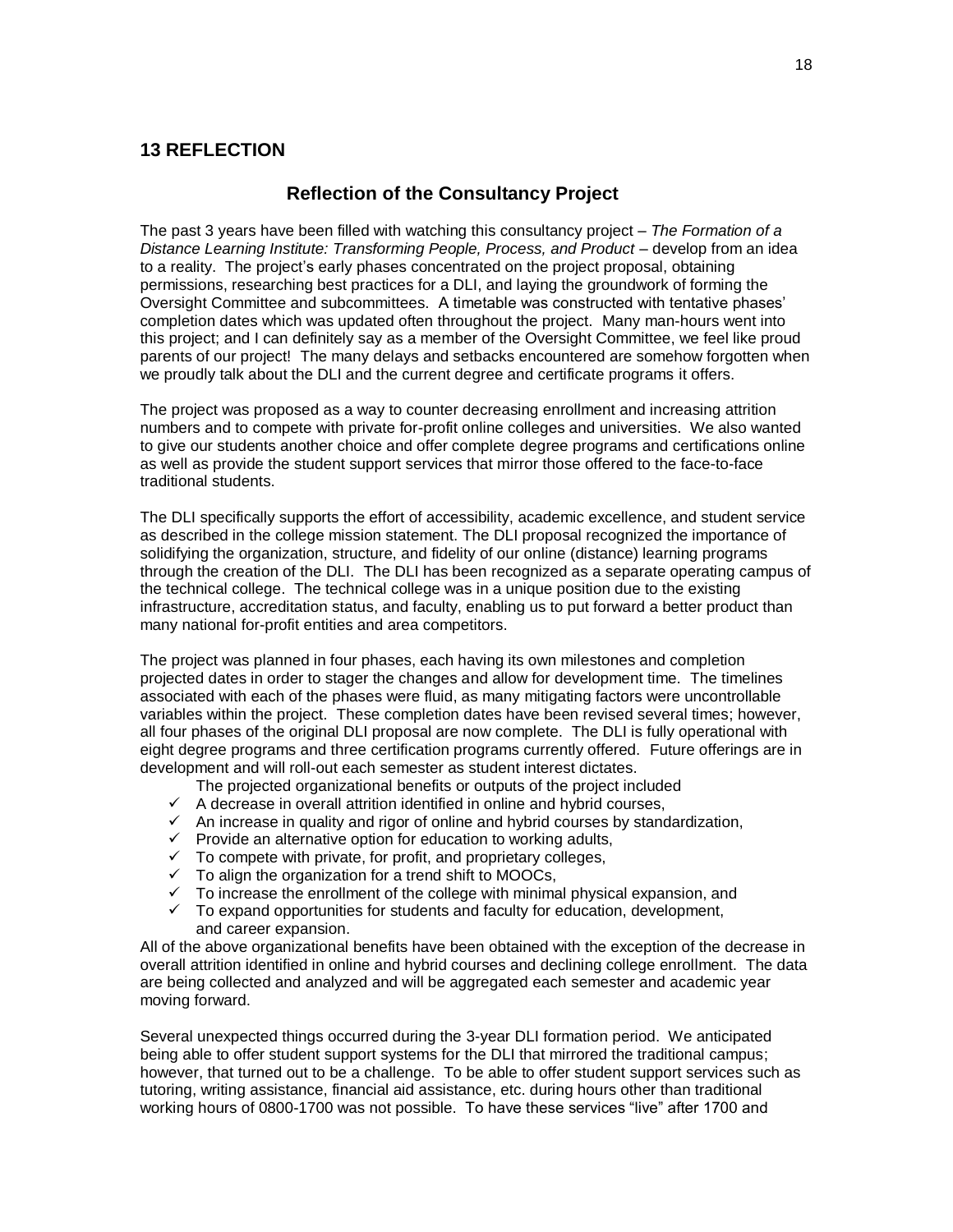before 0800 meant additional personnel and the ability to be on campus during these hours. Other alternatives were investigated including outsourcing these services after hours; however, this option proved to be extremely expensive. The college decided to have personnel in place remotely to provide assistance via live chats as a pilot to actually see how much these services would be utilized during these hours. It turned out that the services were not utilized and are not currently being provided. If a DLI student has a question, they can send an email that will be responded to the next business day, or they can elect to call during normal business hours. The exception to this is technical support, which is available 24 hours telephonically or via internet.

Another unexpected delay was that the SARA certification took much longer than originally anticipated to obtain. The SARA certification involves the membership of the entire state of South Carolina, not just individual online and DLIs. After approximately four months of inquiry and correspondence with the state's higher education administration, the state finally agreed to make membership application, which was promptly accepted.

The final unexpected thing to occur during this project was the unexpected closing of ITT's campuses in South Carolina, which ended up being low-hanging fruit for the DLI. This brought many distance learning students to us, looking for a way to complete their degrees already in progress. I am proud to say our administration moved quickly to review their transcripts and accept them, giving credit for completed coursework, and continuing their academic progress.

Standardizing online courses was a much-needed segment for improving quality of the educational product. Our course subcommittee developed a standardized course development checklist that has since been utilized in all course development and revision within the college. At first, there was much resistance from faculty stating that the checklist infringed on their academic freedom. The faculty resistance was overcome by surveying a random segment of the faculty asking about the importance of consistency in course development and how strongly the faculty felt about consistency and quality in their courses. Best practices were reviewed and used to compile recommendations for online faculty in day-to-day course operation, with specific recommendations such as responding to emails within 24 hours Monday-Friday and within 48 hours Saturday-Sunday. The survey findings were shared with the entire faculty which helped overcome the resistance from the majority of faculty.

The delayed phase for marketing of the DLI somewhat hindered the roll-out of the initial online degree and certification programs. Marketing started advertising online programs too early, back in phase 2, without communicating and or coordinating their materials with the Oversight Committee. That initial marketing was terminated, which left several bruised egos in the marketing department. I do believe marketing should have begun back in phase 2; however, to be efficient and effective, marketing should have communicated and coordinated their advertising materials with the Oversight Committee for specific program roll-out information. It may have been better to include a representative from marketing on the Oversight Committee as they could have been a part of the planning from the beginning, possibly avoiding the bruised egos and later delays. When marketing finally did continue in phase 4, the efforts appeared sporadic and not coordinated or unified. I am not sure what the problem was other than trying to cut costs by using print, billboards, and radio as the sole advertising mediums. I believe the best way to promote the DLI was for marketing to take the message directly to area high schools, educational fairs, district educational conventions, and of course by using the internet as the majority of our online students utilize social media daily. They have made changes and now have a solid presence on social media, have aired television commercials, and held our first virtual open house recently.

I believe the difficulty with coordinating marketing also contributed to the lack of students enrolled in the initial programs we offered. I believe marketing should have been visiting area high schools, talking to guidance counselors to find out what programs students were interested in, and bringing that data back to the DLI, possibly another reason to include them from the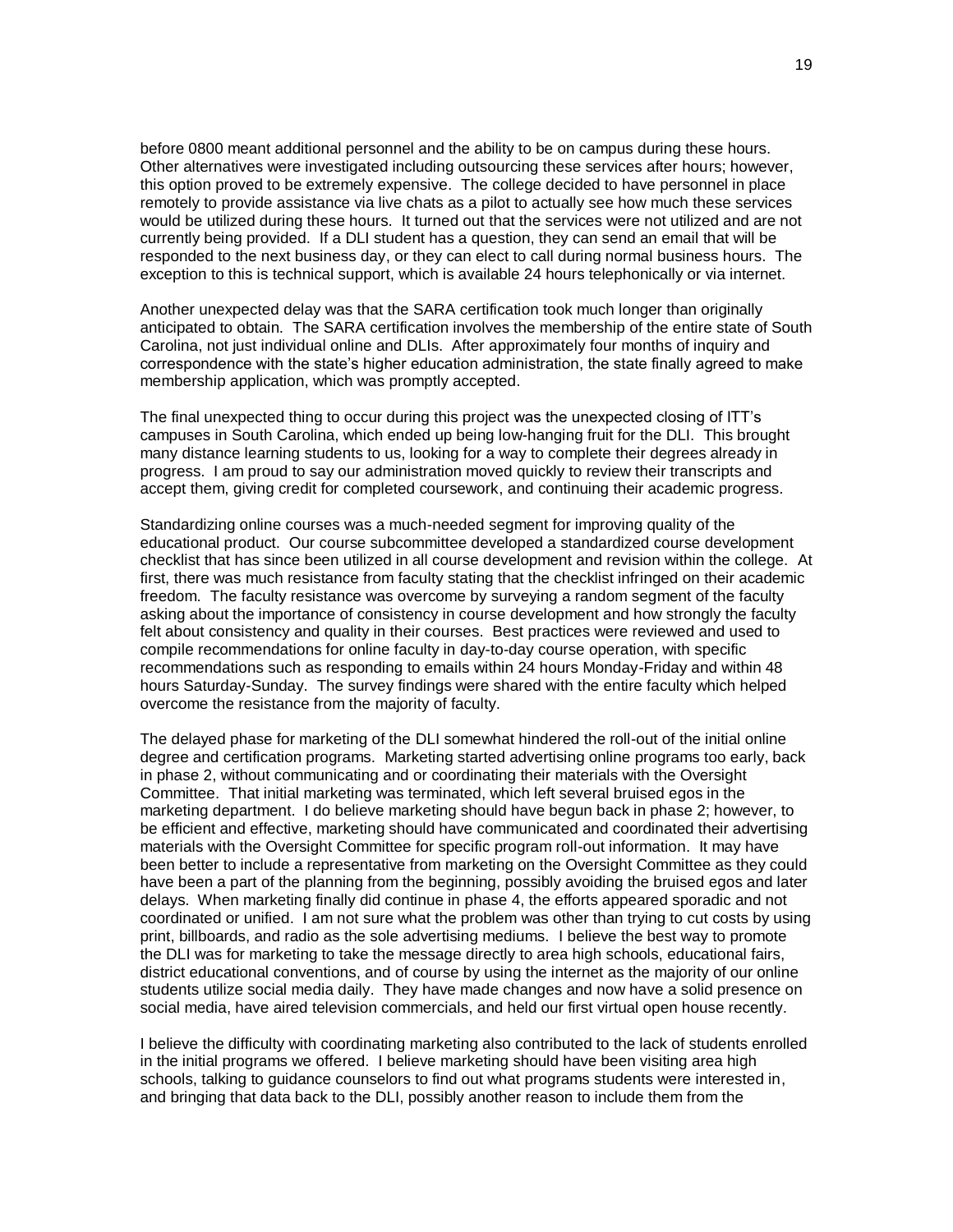beginning of the process. In retrospect, it is difficult to predict human behavior and the choices we make.

This project was an extremely challenging time of growth for me as an educator and future consultant. I wholeheartedly agreed with the project from day one, seeing the need to expand our educational products and services to another group of citizens. I also see the future of education is definitely online, as the internet has provided an opportunity and medium for education to anyone at any time; however, online education is not a good choice for everyone. To be successful in online education, the student must be self-directed and goal driven and able to discipline their time for study and organize their time to get assignments completed within the designated timeframes. To help students make an informed decision about whether they should pursue online education, the DLI now requires all new online students to attend the online orientation day, a virtual experience providing general information for new students and a virtual tour of the learning management system Desire to Learn (D2L) that we use. We also require they complete five short tutorials on the use of D2L and pass a posttest. This provides evidence that they have the basic knowledge and skills to be successful with an online class within our DLI.

Online education can be isolating if the student does not engage in online activities that are active such as discussions and group work. It is an easy medium to lose students who do not engage easily and frequently. For this reason, we piloted an online advising team to specifically advise, coach, and follow the DLI students throughout their degree or certification programs. After 2 semesters, the students were polled and gave high satisfaction feedback with the specialized advisement team. The specialized advisement team idea is being expanded to other areas of high attrition within the college. Data are currently being collected, but it is too early to draw any conclusions.

I was concerned early in the project about how the college would financially manage the DLI, as typically the college budget is lean and not flexible. Being able to receive a Title III grant for 5 years was the answer to that concern. Using grant monies to support the DLI Program Director, administration assistance, and a new DLI Instructional Designer costs will allow continued growth and development of the DLI without depleting the college budget. This will also allow a 5-year period for the DLI to increase enrollment numbers with the goal that its numbers will sustain its operation.

I am very proud of how the project turned out, and I am very proud of my involvement. I initially felt like "a fish out of water" as my background is healthcare and most recently nursing education. I quickly began to see areas where knowledge from the project could be used in my field of healthcare. Instead of focusing on what I did not know, I focused on what I needed to know to complete the current phase of the project. I could not look at the entire project without being overwhelmed, but I could take it phase by phase. There were many times I thought I was "way in over my head"; but thank goodness; my adviser had faith in me, enough for both of us. As I look back over the past 3 years, I also see how much my confidence has grown. I feel empowered from what I have learned and will use this knowledge going forward into whatever my future holds. I understand the importance of project management, the processes we have learned in classes, and most importantly the ability and value (without fear) of thinking outside of the box.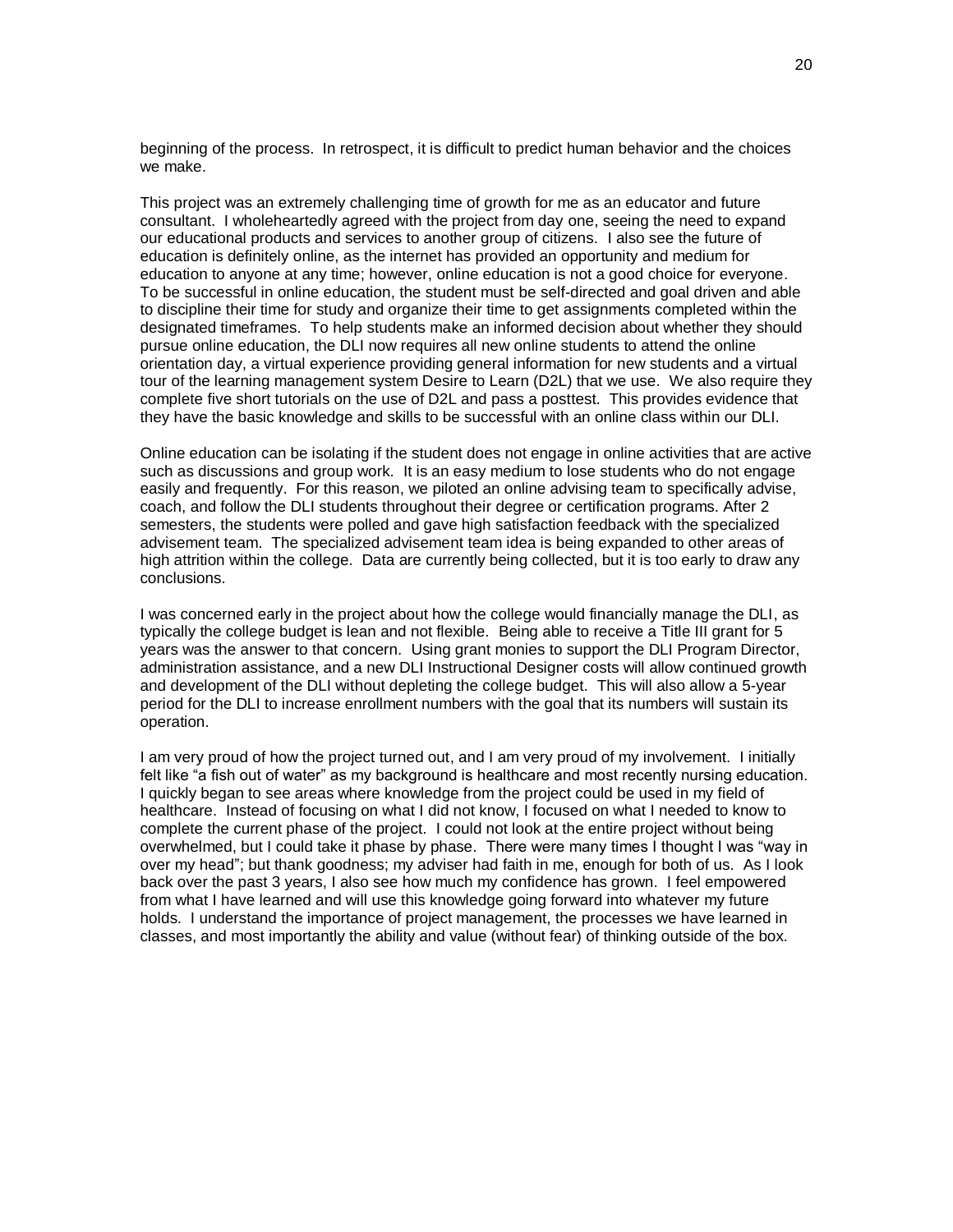#### **14 Bibliography**

- "ACEN 2013 Standards and Criteria Associate." *ACENursing.net*. Accreditation Commission for Education in Nursing (n.d.). Retrieved from http://www.acenursing.net/manuals/ SC2013\_ASSOCIATE.pdf>
- ACTDE- *Setting standards for quality Education!* (n.d.). Accreditation Council for Distance Education. Retrieved from http://http://actde.org/index.asp
- Allen, I., Seaman, J., & Seaman, E. (2010). Class differences: Online education in the United States (n.p.): The Sloan Consortium, 2010. Print.
- Ambient Insight Research, ed. (2013). The U.S. market for self-paced eLearning products and services: 2010-2015 forecast and analysis. Ontario: Contact North, 2009. Contact North. Web. 13 Oct. 2013.
- Broida, J., (2013). "Learner-Centered Model is Cost Effective." The Sloan Consortium. Sloan Consortium, 2013. Web. 13 Oct. 2013.
- Cuseo, J., (2015). *The big picture: Key causes of student attrition & key components of a comprehensive student retention plan*. Marymount College. Retrieved from http://web.ysu.edu/gen/ysu\_generated\_bin/documents/basic\_module/Key\_Causes of Student AttritionComprehensive Retention Plan.pdf
- Deming Cycle, PDCA. (2016). isixsigma. Retrieved from https://www.isixsigma.com/dictionary/deming-cycle-pdca/
- DuBrin, A., (2015). *Leadership research findings, practice, and skills* (7th ed.). Madison OH: Cengage South-Western.
- "Evaluative Criteria PTA Programs." (2013). *CAPTE Online*. Commission on Accreditation in Physical Therapy Education, 10 Jan 2013. Retrieved from http://www.capteonline.org/ uploadedFiles/CAPTEorg/About\_CAPTE/Resources/Accreditation\_Handbook/ EvaluativeCriteria\_PTA.pdf
- Finkle, T., & Masters, E. (2014). Do MOOCs pose a threat to higher education? *Research in Higher Education Journal, 26, October, 2014.* Retrieved from http://www.aabri.com/manuscripts/141968.pdf
- Hedges, M., Boone, B., Hyatt, C., Kemp, N., & Mawhinny, E. (2013). *HGTC iCampus [Distance Learning Institute (DLI)] Proposal*
- HGTC.edu. (2015). *High School Programs/PACE*. Retrieved from http://www.hgtc.edu/academics/high\_school\_programs/pace/#sthash.6Rc9rbDX.d puf
- HGTC.edu. (2015). *Transfer agreements*. Retrieved from http://www.hgtc.edu/academics/university\_transfer.html#sthash.NsB8NBx6.dpuf

Hoppe, D. (2016). HGTC Distance Learning Executive Summary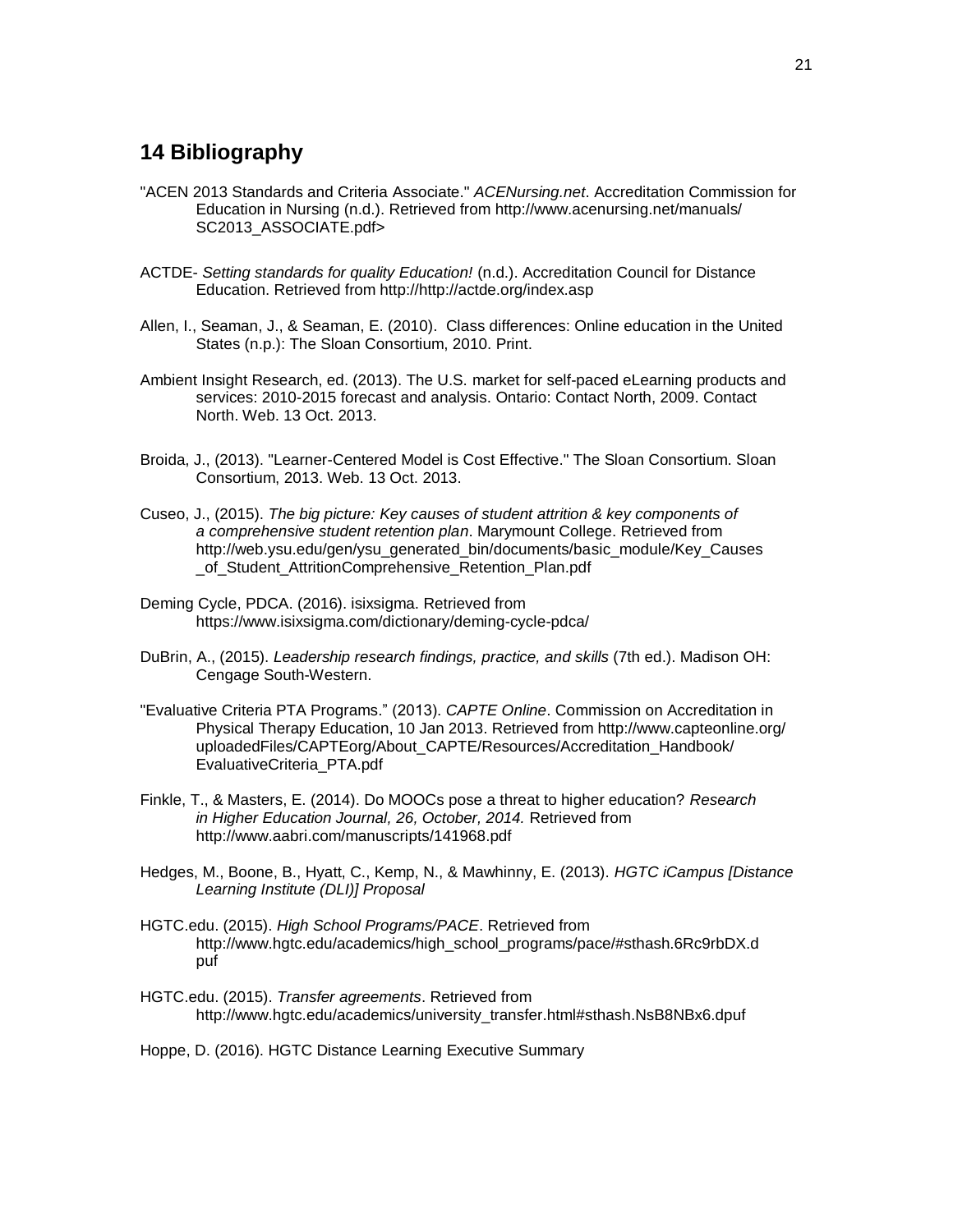- Juday, L. (2014). The demographics of declining college enrollment. Retrieved from http://statchatva.org/2014/10/02/the-demographicsof-declining-college-enrollment/
- Major, C., (2015). *Teaching online: A guide to theory, research, and practice*. Baltimore: Johns Hopkins Press.
- Meyer, K. (2008). If higher education is a right, and distance education is the answer, then who will pay? Sloan Consortium. *Journal of Asynchronous Learning, 12*(1), 1-23. Print.
- Morgan, G. (2006). *Images of organization*. Thousand Oaks, CA: Sage.
- NC-SARA. (2016). Retrieved from http://nc-sara.org/content/basic-questions-about-sara
- Schein, E. (2010). *Organizational culture and leadership* (4<sup>th</sup> ed). San Francisco: Jossey-Bass.
- South Carolina Technical College System. (2015). *College Statistics from Enrollment by Credit Hours, FTE & Headcount.*
- "Standards for an Accredited Program in Radiology." (2013). Retrieved from http://www.jrcert.org/sites/jrcert/uploads/documents/2011\_Standards/Standards\_2 011-Radiography.pdf
- "The Attack of the MOOCs." *The Economist.* The Economist Newspaper Ltd., 20 July 2013. Retrieved from <http://www.economist.com/news/business/21582001-army-new- online-Courses-scaring-wits-out-traditional-universities-canthey?fsrc=scn/li/cp/pe/Theattackofthemoocs
- Tuition and Fees. (2015). Retrieved from http://www.hgtc.edu/admissions/financialaid/tuition and\_fees/index.html#sthash.cEDuWl9f.dpuf
- University of Edinburgh. (2015). *General risk assessment form RA1*. Retrieved from http://www.ed.ac.uk/schools-departments/health-safety/risk-assessmentschecklists/risk-assessments
- "White Paper: Research in Online Learning." Academic Partnerships (n.d.). Retrieved from http://www.academicpartnerships.com/research/white-paperresearch-in-online-learning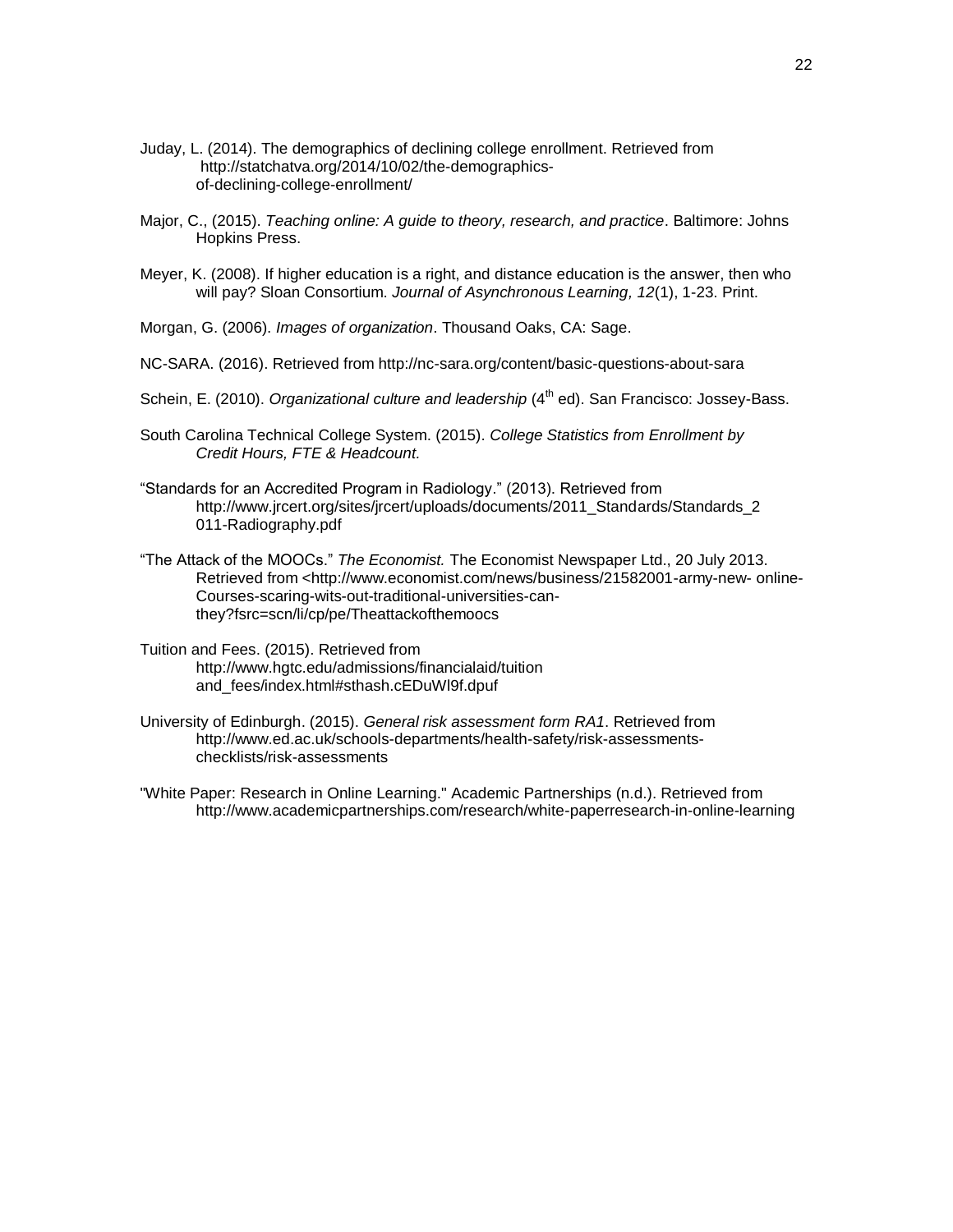#### **A. Appendices**

#### **Appendix A: Historical Attrition Data**

#### **Online vs. Traditional (Attrition)**

| Internet/Hybrid Courses with Counterpart Classes<br>(D/F/W/WF) | <b>Traditional Courses with Counterpart Courses</b><br>(D/F/W/WF) |
|----------------------------------------------------------------|-------------------------------------------------------------------|
| (Spring 2010) 44%                                              | (Spring 2010) 29%                                                 |
| (Spring 2011) 35%                                              | (Spring 2011) 26%                                                 |
| (Spring 2012) 40%                                              | (Spring 2012) 27%                                                 |
| (Spring 2013) 36%                                              | (Spring 2013) 20%                                                 |
|                                                                |                                                                   |

#### \*Data were gathered from Argos Reports

\*\*All courses that had no counterpart equivalent were removed from the calculation.

| Internet/Hybrid Courses with Counterpart Classes | <b>Traditional Courses with Counterpart Courses</b> |
|--------------------------------------------------|-----------------------------------------------------|
| (F/W/WF)                                         | (F/W/WF)                                            |
| (Spring 2010) 37%                                | (Spring 2010) 22%                                   |
| (Spring 2011) 29%                                | (Spring 2011) 20%                                   |
| (Spring 2012) 34%                                | (Spring 2012) 21%                                   |
| (Spring 2013) 29%                                | (Spring 2013) 16&                                   |

\*Data were gathered from Argos Reports

\*\*All courses that had no counterpart equivalent were removed from the calculation.

| Internet/Hybrid Courses | <b>Traditional Courses All Courses</b> |
|-------------------------|----------------------------------------|
| (D/F/W/WF)              | (D/F/W/WF)                             |
| (Spring 2010) 38%       | (Spring 2010) 17%                      |
|                         |                                        |
| (Spring 2011) 31%       | (Spring 2011) 16%                      |
| (Spring 2012) 35%       | (Spring 2012) 16%                      |
| (Spring 2013) 31%       | (Spring 2013) 13%                      |

\*Data were gathered from Argos Reports

\*\*This is a comparison of all courses regardless of a counterpart course.

| Internet/Hybrid All Courses | <b>Traditional Courses All Courses</b> |
|-----------------------------|----------------------------------------|
| (F/W/WF)                    | (F/W/WF)                               |
| (Spring 2010) 33%           | (Spring 2010) 13%                      |
| (Spring 2011) 25%           | (Spring 2011) 13%                      |
| (Spring 2012) 29%           | (Spring 2012) 12%                      |
| (Spring 2013) 26%           | (Spring 2013) 10%                      |

\*Data were gathered from Argos Reports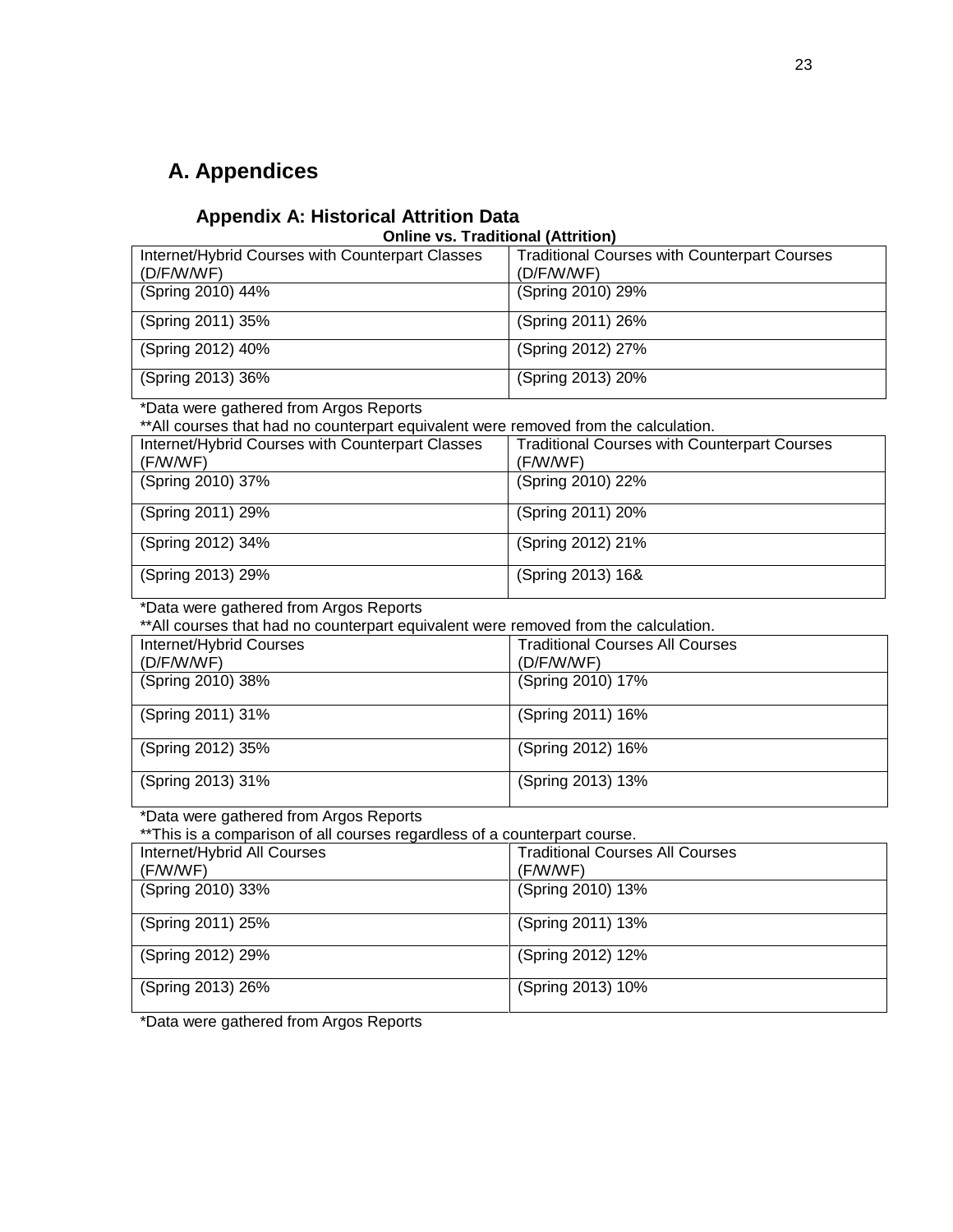## **Appendix B: Enrollment by Headcount**

| <b>Enrollment by Headcount</b>        |                  |                  |                  |
|---------------------------------------|------------------|------------------|------------------|
| <b>College</b>                        | <b>Current</b>   | <b>Previous</b>  | % Change         |
|                                       | <b>Headcount</b> | <b>Headcount</b> | <b>Headcount</b> |
| Aiken Technical College               | 2,359            | 2,351            | 0.34%            |
| Central Carolina Technical College    | 3,662            | 3,963            | $-7.60%$         |
| Florence-Darlington Technical College | 6,007            | 6,215            | $-3.35%$         |
| <b>Greenville Technical College</b>   | 12,280           | 12,592           | $-2.48%$         |
| Horry-Georgetown Technical College    | 7,097            | 7,335            | $-3.24%$         |
| <b>Midlands Technical College</b>     | 10,946           | 11,424           | $-4.18%$         |
| Northeastern Technical College        | 1,054            | 1,090            | $-3.30%$         |
| Orangeburg Technical College          | 2,774            | 3,060            | $-9.35%$         |
| <b>Piedmont Technical College</b>     | 5,216            | 5,694            | $-8.39%$         |
| <b>Spartanburg Community College</b>  | 4,928            | 5,495            | $-10.32%$        |
| Technical College of the Lowcountry   | 2,332            | 2,529            | $-7.79%$         |
| <b>Tri-County Technical College</b>   | 6,128            | 6,386            | $-4.04%$         |
| <b>York Technical College</b>         | 4,753            | 5,061            | $-6.09%$         |
|                                       |                  |                  |                  |
| <b>System Total</b>                   | 69,536           | 73,195           | $-5.00%$         |

(South Carolina Technical College System for Fall Semester, October 2015)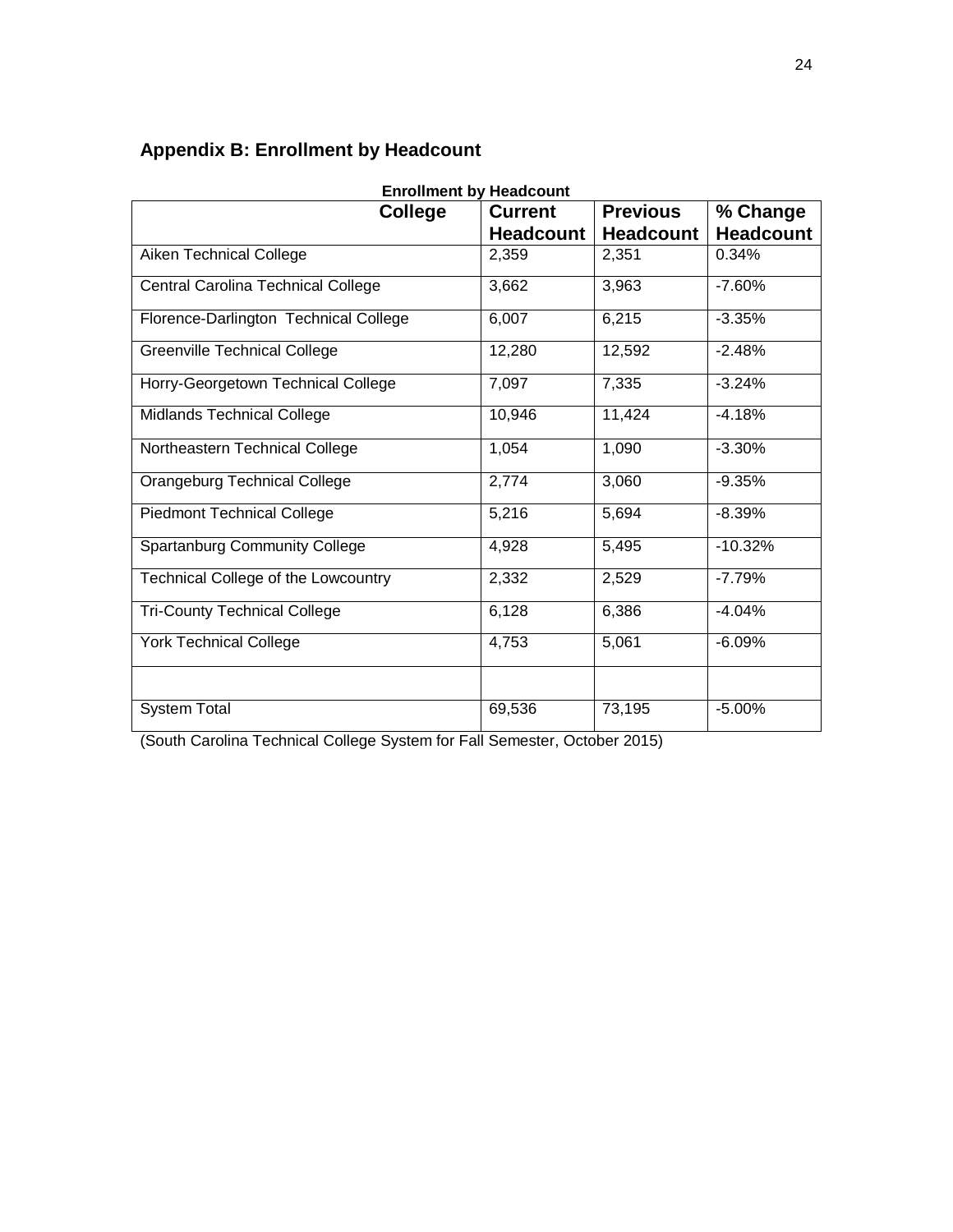#### **Appendix C: Project illustrated in the Deming Cycle**

**Act: Revisions** made to

Marketing and branding New Student support areas and brand support areas support areas and student support areas underway **Course and faculty** Course and faculty

Programs ready for the Marketing and Marketing and Marketing and Marketing and Marketing and Marketing and Marketing and Marketing and Marketing and Marketing and Marketing and Marketing and Marketing and Marketing and Mar Fall 2017 roll out

Plan:<br>All project phases' timelines Timelines as needed Key people identified training

> branding plan 8 programs for full roll-out Obtain SARA certification



**Check: Do:** of all phases **Key people in place** Key people in place Impressions Surveys **Example 2018** and the established End of course and faculty training surveys **initiated** from pilot **obtained** 

Project timelines initiated QA- Initial CA- Initial CA- Initial CA- Initial CA- Initial CA- Initial CA- Initial CA- Initial CA- Initial CA-Weeks 2-4 Course development Satisfaction surveys SARA applied for and initiated 8 programs prepared for full Roll-out Fall 2017 Ongoing QA workshops Pilot advising/coaching Use of course standard checklist and rubrics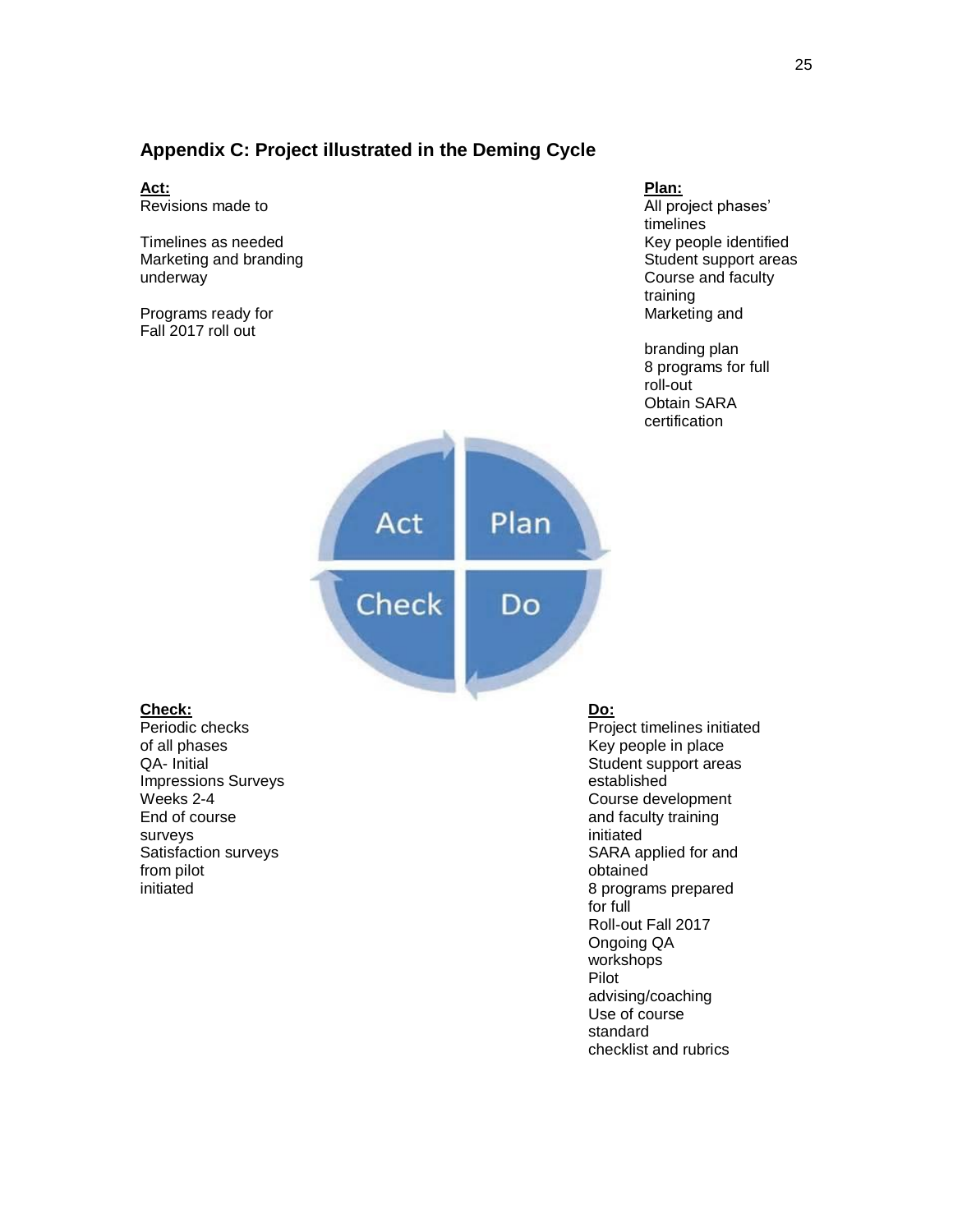#### **Appendix D: General Risk Assessment of the Project**

|                                                                                             | <b>School Assessment No:1</b>   Horry-Georgetown Technical College |  |
|---------------------------------------------------------------------------------------------|--------------------------------------------------------------------|--|
|                                                                                             |                                                                    |  |
| <b>Title of Activity:</b>                                                                   | Formation of the Distance Learning Institute (DLI)                 |  |
| Location(s) of Work:                                                                        | Horry-Georgetown Technical College                                 |  |
| Brief Description of Work: Project Oversight Committee formed with subcommittees to provide |                                                                    |  |
| integral parts of the project                                                               |                                                                    |  |

**Hazard/Risk Identification:** Identify all the hazards; evaluate the risks (low / medium / high); describe all existing control measures and identify any further measures required.

| Hazard(s)                              | <b>Present</b><br><b>Risk</b><br><b>Evaluation</b> | Control Measures (i.e., alternative work<br>methods / mechanical aids / engineering<br>controls, etc.)                                                                                                                         | <b>Risk</b><br><b>Evaluation</b><br>after control |
|----------------------------------------|----------------------------------------------------|--------------------------------------------------------------------------------------------------------------------------------------------------------------------------------------------------------------------------------|---------------------------------------------------|
| Loss of Programs,<br>Loss of workforce | L/M/H<br>Low                                       | Train existing faculty to teach online<br>courses in the DLI to offset declining<br>program numbers as needed                                                                                                                  | L/M/H<br>Low                                      |
| Loss of<br>Accreditations              | Low                                                | Obtain accreditation for the DLI separately<br>to facilitate high program quality and best<br>practices                                                                                                                        | Low                                               |
| <b>Increasing Attrition</b>            | Medium                                             | Cross train all faculty on online soft skills,<br>net etiquette, and online course<br>requirements                                                                                                                             | <b>Medium</b>                                     |
| Declining<br>Enrollment                | High                                               | Offer general education courses as a<br>transfer ready unit DLI programs                                                                                                                                                       | High                                              |
|                                        |                                                    | Market general education transfer ready<br>unit program to area high schools                                                                                                                                                   |                                                   |
|                                        |                                                    | Market chosen DLI degree programs to<br>Horry and Georgetown counties initially,<br>spreading out to cover entire state of SC<br>and surrounding states, to cover nationally<br>when appropriate documentation is<br>complete. |                                                   |

**Additional Information:** Identify any additional information relevant to the activity, including supervision, training requirements, special emergency procedures, requirement for health surveillance etc.